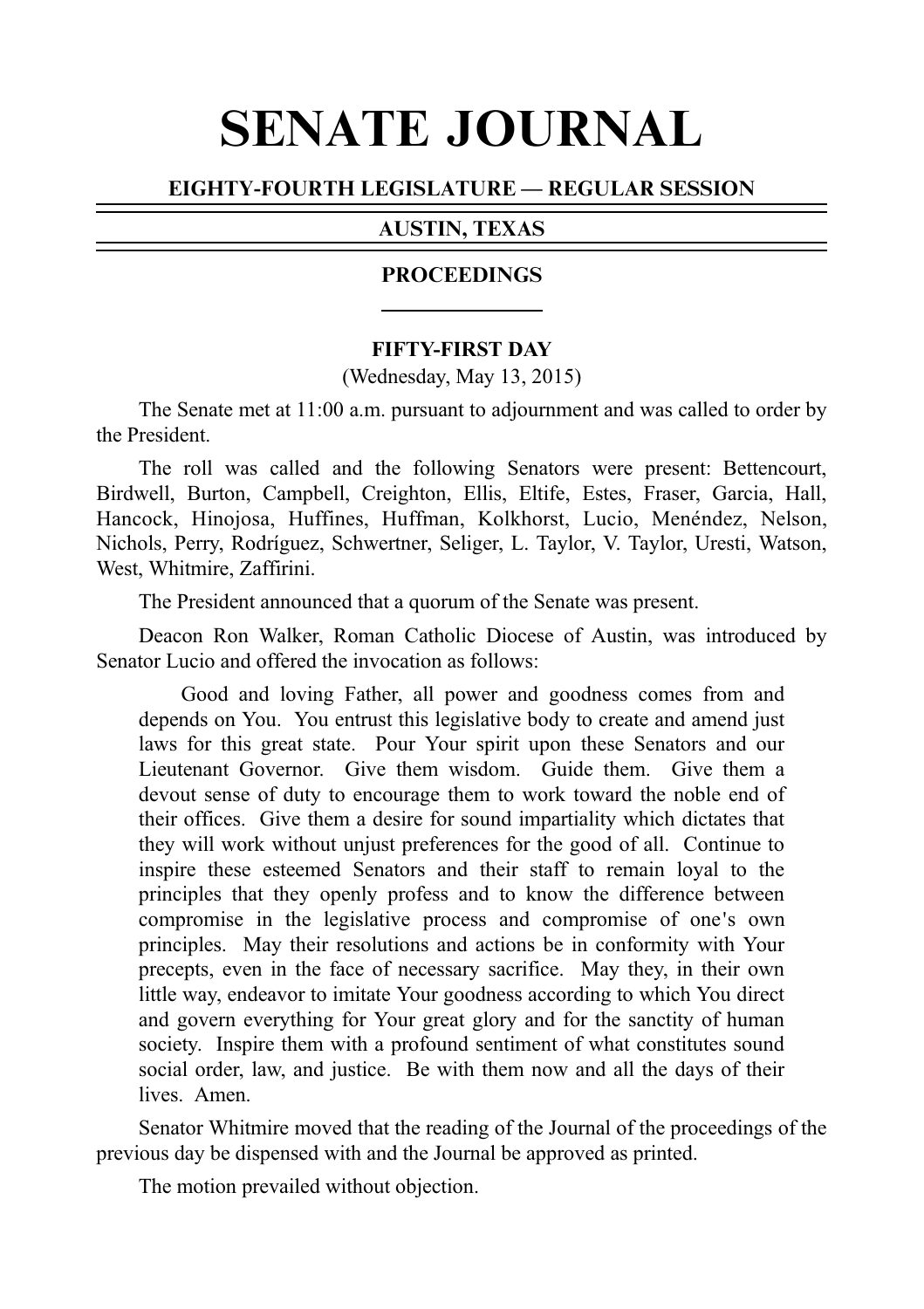# **MESSAGE FROM THE HOUSE**

HOUSE CHAMBER Austin, Texas Wednesday, May 13, 2015 - 1

The Honorable President of the Senate Senate Chamber Austin, Texas

Mr. President:

I am directed by the house to inform the senate that the house has taken the following action:

## THE HOUSE HAS PASSED THE FOLLOWING MEASURES:

## **HB 18** Aycock

Relating to college and career readiness training for certain public school counselors and postsecondary advisors.

# **HB 22** Davis, Sarah

Relating to the powers and duties of the Texas Ethics Commission; creating a criminal offense.

# **HB 118** Flynn

Relating to a fee waiver for a combination resident hunting and fishing license for certain military personnel.

### **HB 207** Leach

Relating to creating the offense of voyeurism; providing a penalty.

# **HB 309** White, James

Relating to a study on the feasibility and potential costs and benefits of implementing a pay-for-performance contract program for certain juvenile justice programs and services.

# **HB 451** Alonzo

Relating to an optometry career program at the University of Houston.

**HB 460** Bell

Relating to the issuance of a search warrant for taking a blood specimen from certain persons suspected of committing certain intoxication offenses.

# **HB 480** Bell

Relating to retaining a reserve investigator by a prosecuting attorney.

# **HB 549** Johnson

Relating to certain duties of the Commission on Jail Standards regarding visitation periods for county jail prisoners.

#### **HB 580** Wu

Relating to the statute of limitations for aggravated assault.

## **HB 644** Canales

Relating to the contents of a search warrant and to the offense of tampering with a governmental record consisting of a search warrant.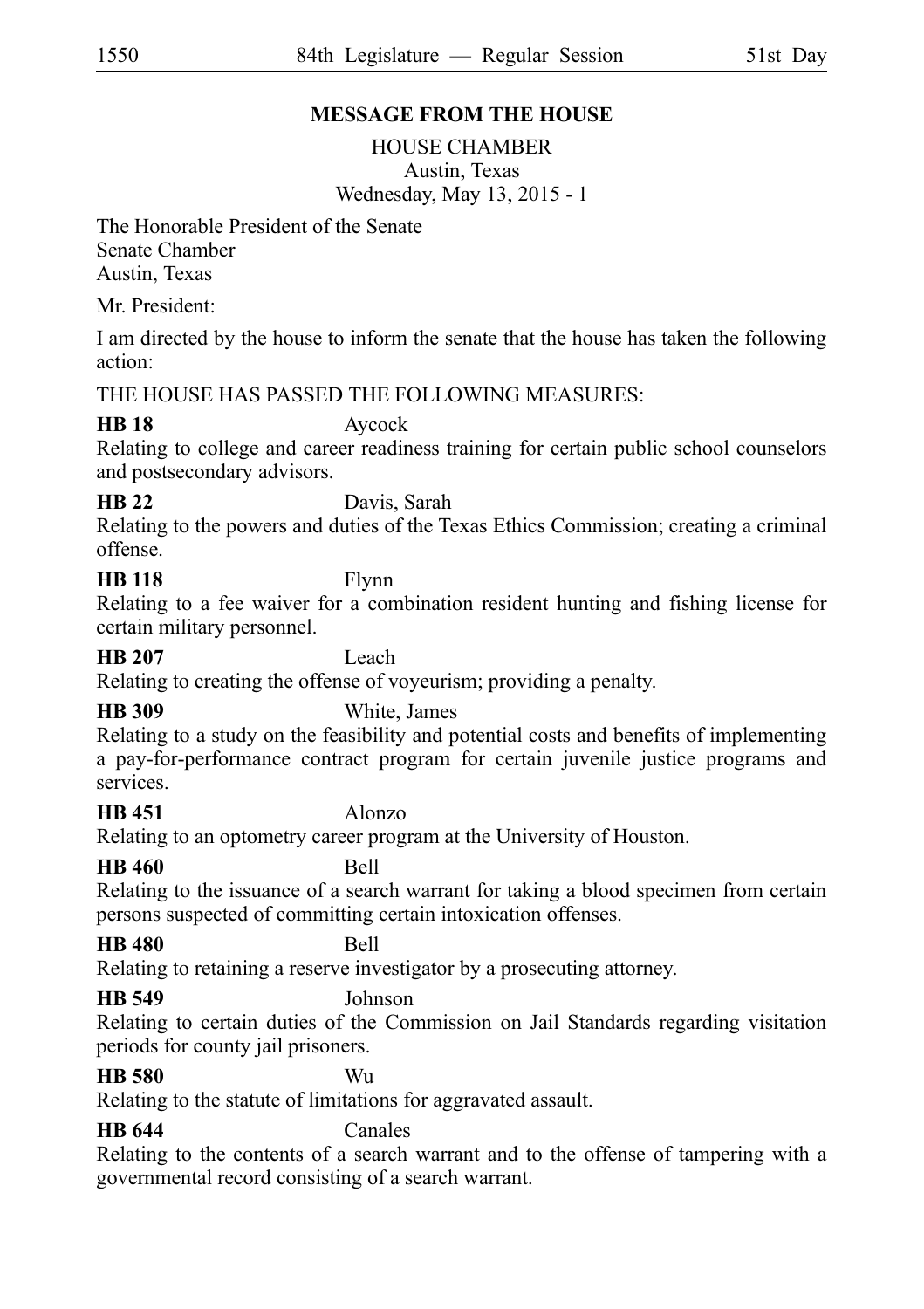#### **HB 849** Paddie

Relating to an exemption from the sales tax for firearms and hunting supplies for a limited period.

#### **HB 852** Sanford

Relating to the creation of a joint interim committee to study and make recommendations regarding the storage of biometric identifiers.

#### **HB 855** Sanford

Relating to the compatibility of state agency websites with certain devices and Internet browsers.

#### **HB 882** Miller, Rick

Relating to the director and assistant director of the Texas Military Preparedness Commission.

#### **HB 884** Phelan

Relating to the abolishment of the Orange County child support office and to the divorce and contempt fees paid in Orange County.

### **HB 1000** Zerwas

Relating to state support for general academic teaching institutions in this state.

# **HB 1005** Davis, Yvonne

Relating to allowing judges to use juror identification numbers when polling the jury.

#### **HB 1128** Fletcher

Relating to the issuance of specialty license plates for recipients of the Combat Action Badge, Medal, or Ribbon.

## **HB 1238** Bonnen, Dennis

Relating to requirements for construction and maintenance work zones; amending provisions subject to a criminal penalty.

#### **HB 1278** Hughes

Relating to financial assistance paid to the survivors of certain law enforcement officers, firefighters, and other public employees killed in the line of duty.

# **HB 1300** Capriglione

Relating to eligibility requirements for admission of certain persons to educator preparation programs.

# **HB 1306** Hughes

Relating to the reimbursement of expenses incurred by court reporters in judicial districts composed of more than one county.

# **HB 1318** Button

Relating to the eligibility of presidential general election debates for distributions from a Major Events trust fund.

# **HB 1346** Alonzo

Relating to the representation of certain indigent applicants for a writ of habeas corpus.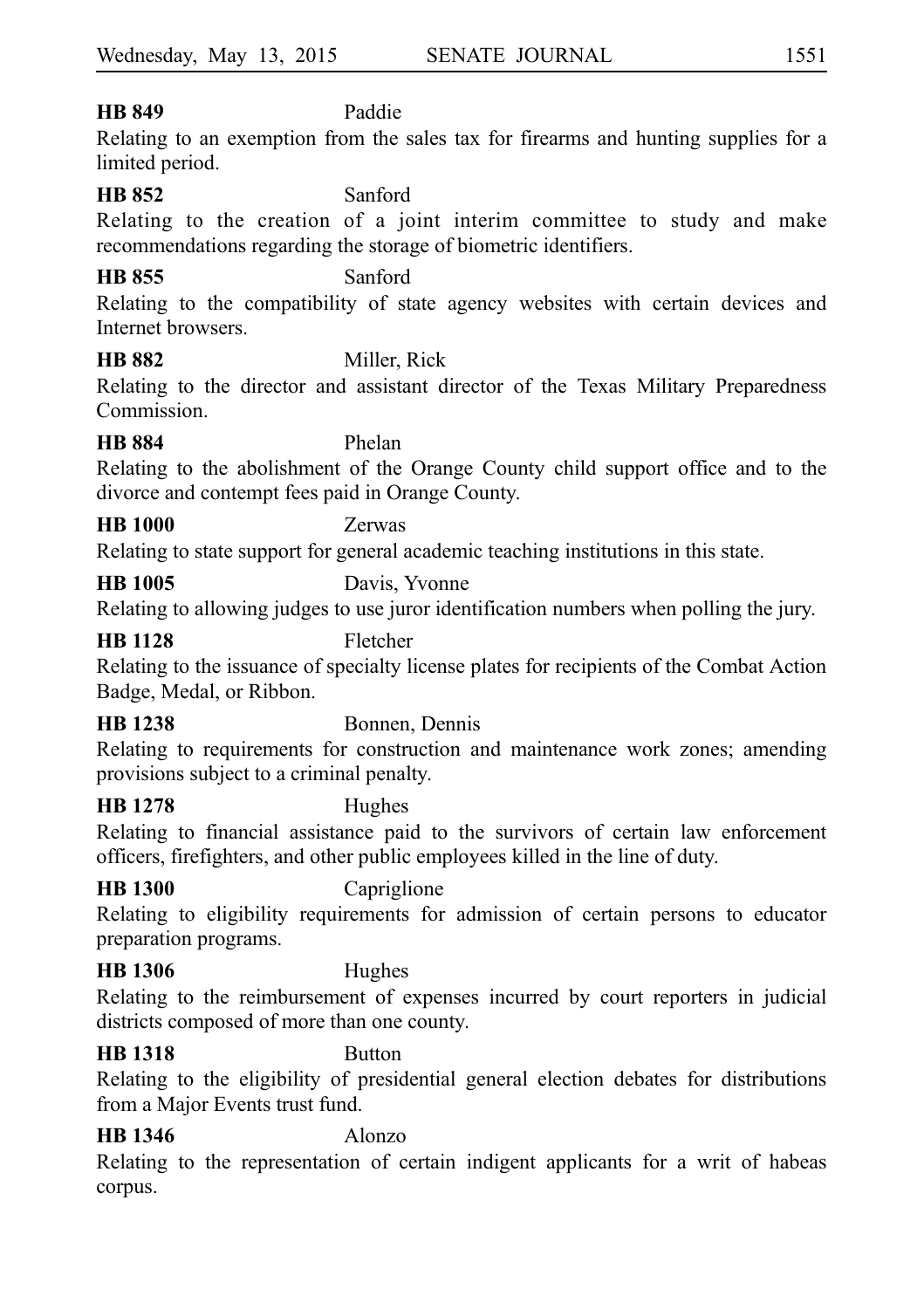# **HB 1364** Miller, Rick

Relating to the issuance of specialty license plates to honor recipients of the Defense Meritorious Service Medal and the Meritorious Service Medal.

#### **HB 1371** Dutton

Relating to the creation of an independent ombudsman for children and youth in foster care.

### **HB 1424** Lozano

Relating to the designation of certain synthetic compounds to Penalty Group 2 or 2-A of the Texas Controlled Substances Act; increasing penalties for certain persons convicted of the manufacture and delivery of controlled substances.

### **HB 1446** Dale

Relating to reimbursement of certain medical costs for victims of certain sex offenses.

# **HB 1457** Blanco

Relating to designation of an employee within certain state agencies as a veterans liaison.

# **HB 1549** McClendon

Relating to nonsubstantive corrections in statutes to references to the Texas Youth Commission and Texas Juvenile Probation Commission.

### **HB 1559** Parker

Relating to public school Internet website information concerning local programs and services available to assist homeless students.

#### **HB 1628** Johnson

Relating to authorizing a credit union or other financial institution to conduct savings promotion raffles.

# **HB 1783** Moody

Relating to the right of a school employee to report a crime and persons subject to the prohibition on coercing another into suppressing or failing to report information to a law enforcement agency; creating a criminal offense.

## **HB 1807** Naishtat

Relating to requiring the Texas Higher Education Coordinating Board to maintain an inventory of postsecondary educational programs and services for persons with intellectual and developmental disabilities.

## **HB 1923** Naishtat

Relating to qualifications of special judges.

# **HB 1995** Deshotel

Relating to the authority to modify an ad valorem tax abatement agreement to extend the abatement period if a disaster prevents the property owner from complying with the agreement.

# **HB 2067** Oliveira

Relating to the rescission or waiver of an acceleration of the maturity date of certain debt secured by a lien on real property.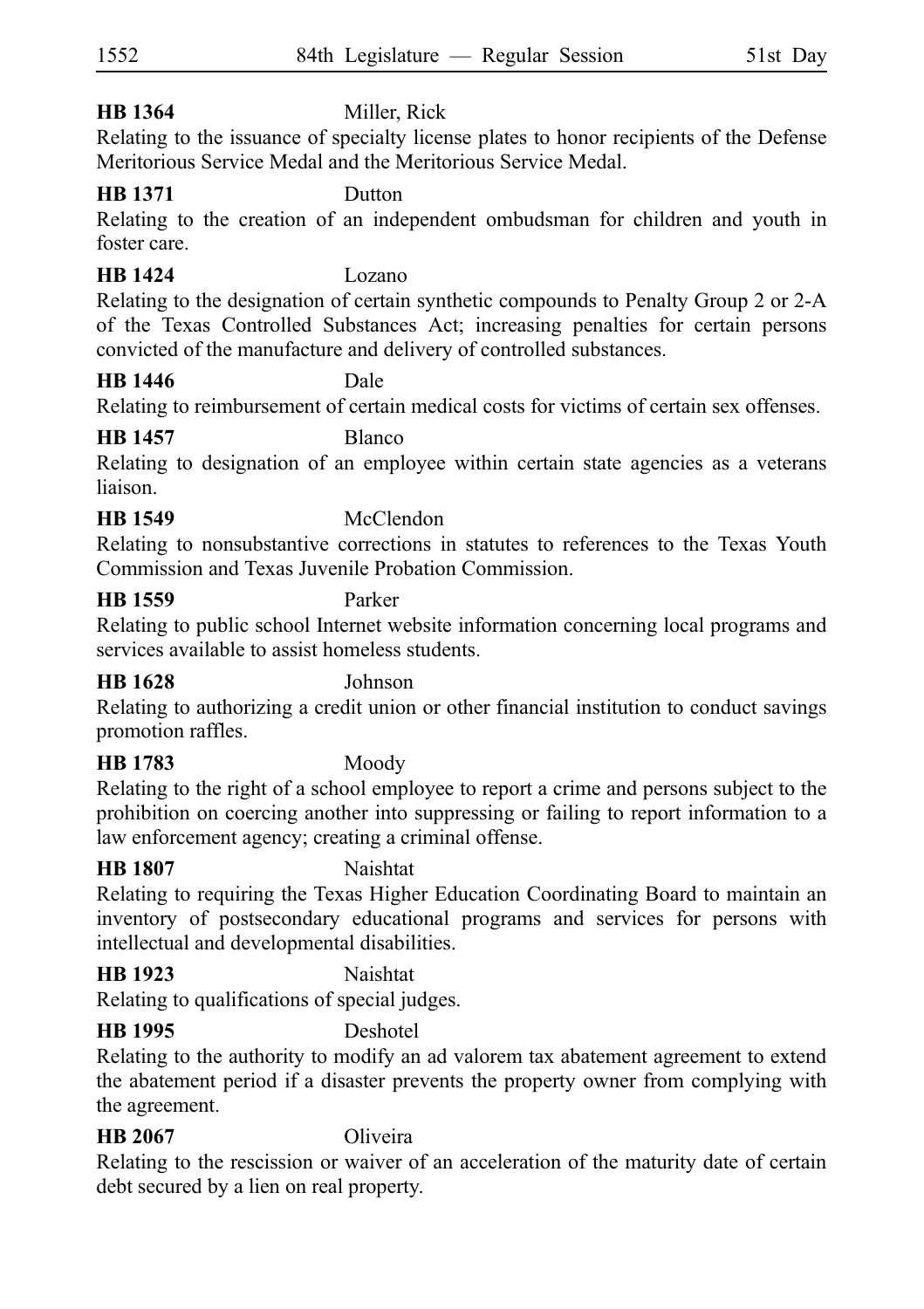# **HB 2076** Oliveira

Relating to notice requirements and other procedures relating to the possession or sale of a motor vehicle, motorboat, vessel, or outboard motor by a possessory lienholder.

#### **HB 2096** Button

Relating to the temporary exemption of certain tangible personal property related to certain multi-user data centers from the sales and use tax.

#### **HB 2185** Clardy

Relating to the execution of a search warrant for taking a DNA specimen.

# **HB 2265** Hughes

Relating to the designation of a portion of State Highway 154 in Wood and Hopkins Counties as the Sgt. Tanner Stone Higgins Memorial Highway.

### **HB 2282** Guillen

Relating to the procedures for protests and appeals of certain ad valorem tax determinations.

# **HB 2345** Dutton

Relating to the boundaries and territory of the Near Northside Management District.

# **HB 2379** Bohac

Relating to the liability of first responders who provide roadside assistance.

### **HB 2498** Zerwas

Relating to a compact with other states regarding the licensure of emergency medical services personnel and the authority of those personnel to perform job duties in this state and other states.

## **HB 2540** Simpson

Relating to the designation of Spur 63 in Gregg County as the Texas Ranger Glenn Elliott Memorial Highway.

## **HB 2550** Thompson, Senfronia

Relating to the establishment and duties of a task force to study and make recommendations on family support and parent education programs.

**HB 2598** Kuempel

Relating to the consideration of steel slag as solid waste by the Texas Commission on Environmental Quality.

# **HB 2710** Thompson, Senfronia

Relating to the duty of an attorney ad litem to locate and represent a defendant in a suit to collect a delinquent ad valorem tax.

# **HB 2712** Geren

Relating to the temporary exemption of certain tangible personal property related to large data center projects from the sales and use tax.

# **HB 2722** Goldman

Relating to prohibition of the operation and sale of certain motor vehicles resembling authorized emergency vehicles; creating a criminal offense.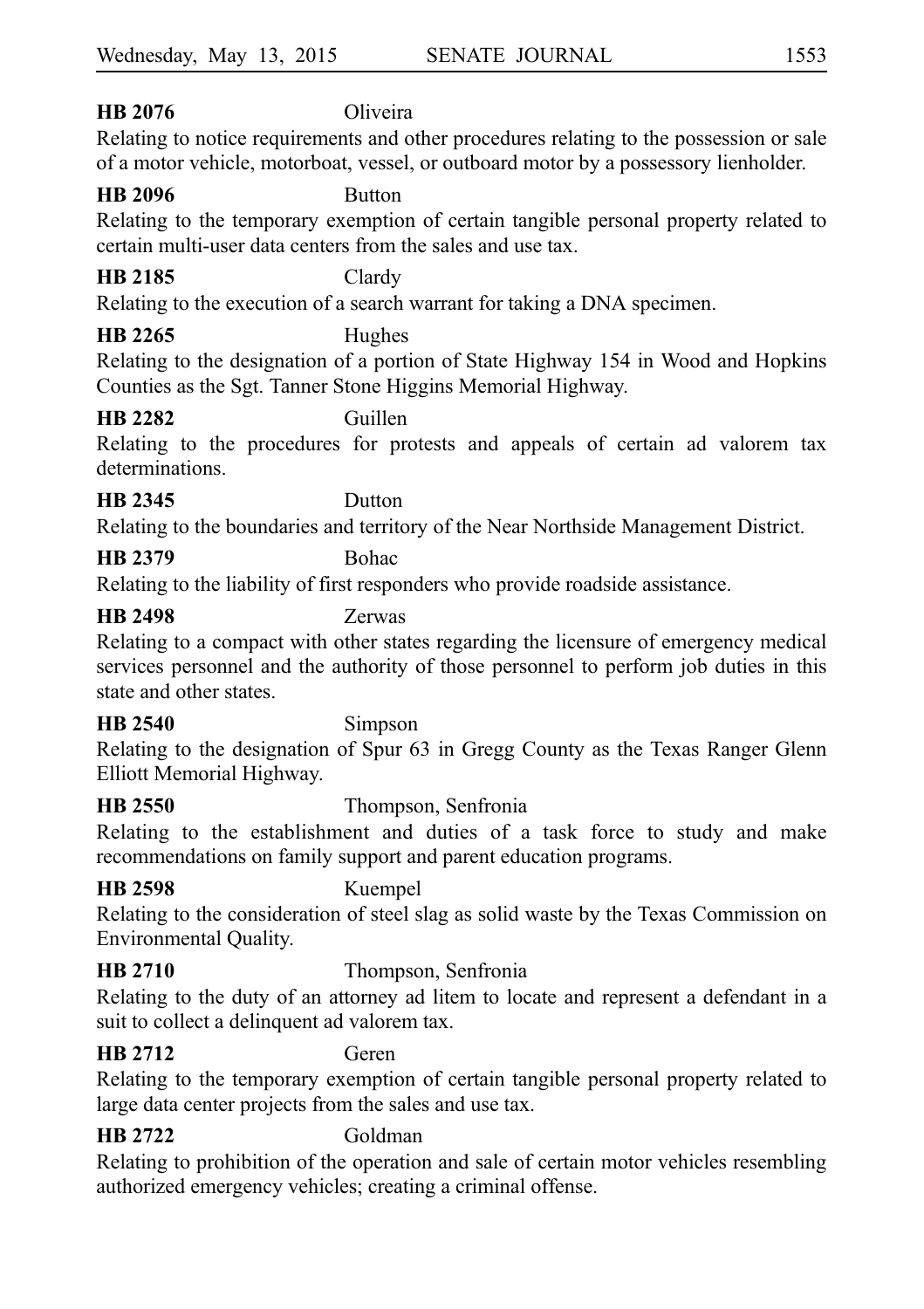# **HB 2745** Capriglione

Relating to the frequency restrictions on charitable raffles.

# **HB 2763** Thompson, Ed

Relating to a study of the current and potential economic impacts of recycling.

# **HB 2772** Martinez, "Mando"

Relating to the authority of certain economic development corporations to undertake and operate transportation-related projects.

# **HB 2819** Deshotel

Relating to improvement projects of the Sabine-Neches Navigation District of Jefferson County, Texas; providing authority to issue anticipation notes and time warrants.

#### **HB 2894** Lozano

Relating to the election of certain county bail bond board members.

# **HB 2974** Flynn

Relating to the creation of a joint interim committee to undertake a study of health benefit plans administered by the Teacher Retirement System of Texas.

### **HB 2985** Israel

Relating to requiring the election of directors of certain districts to be held on a uniform election date.

#### **HB 3024** Guerra

Relating to coordination of dental benefits under certain insurance policies.

## **HB 3077** Zerwas

Relating to funding for trauma facilities, emergency medical services, and emergency medical air transportation.

# **HB 3122** Faircloth

Relating to ballots counted by the early voting ballot board.

# **HB 3167** Simmons

Relating to the governing bodies of certain local planning organizations.

# **HB 3184** McClendon

Relating to the establishment, operation, and funding of victim-offender mediation programs; authorizing fees.

# **HB 3186** Farney

Relating to the qualifications of directors and the use of project funds of certain municipal development districts.

# **HB 3193** Bernal

Relating to consideration of location of a bidder's or offeror's principal place of business in awarding certain municipal contracts.

# **HB 3277** Dutton

Relating to the authority of the office of independent ombudsman with the Texas Juvenile Justice Department in regard to juveniles in custody in certain facilities.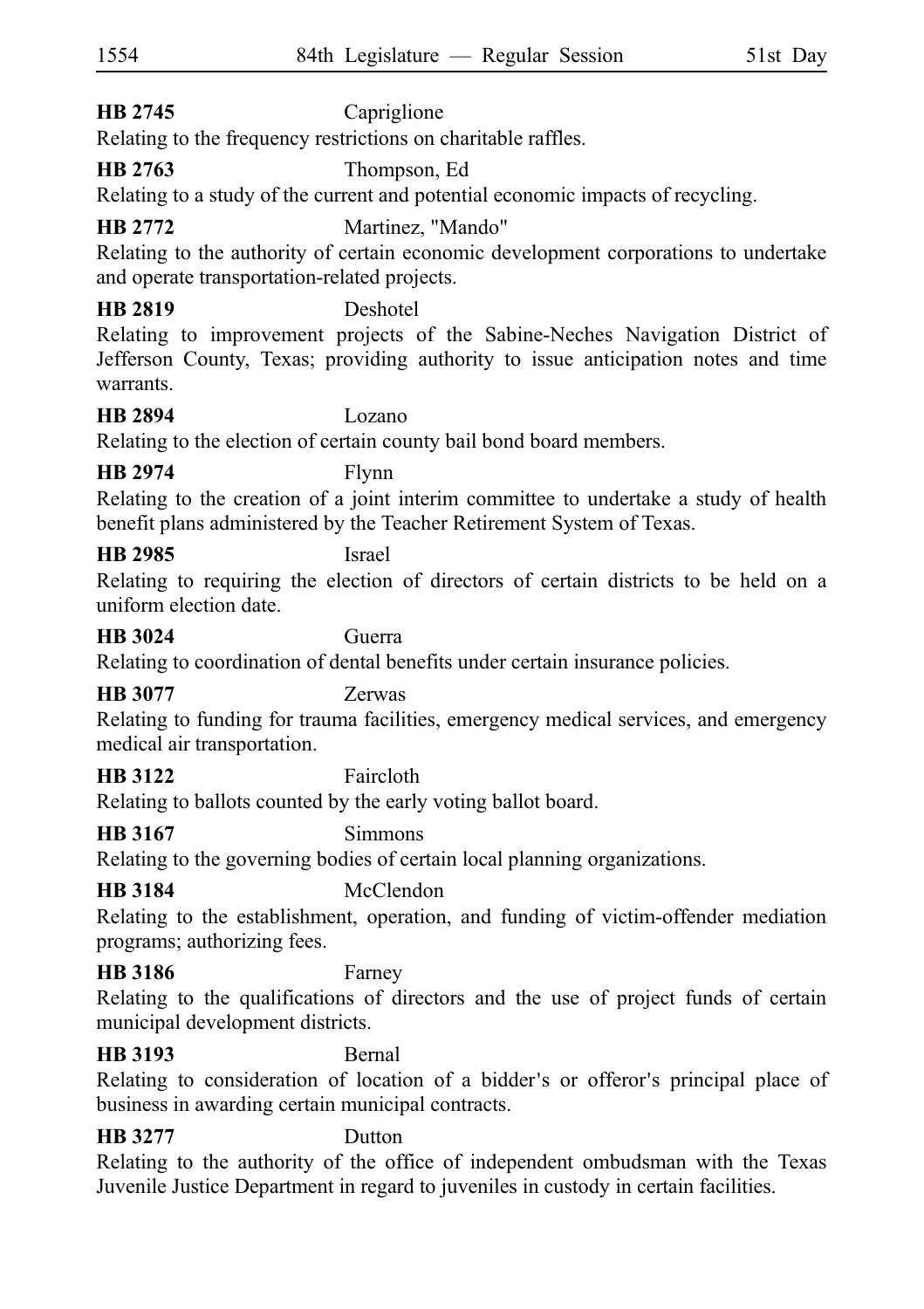# **HB 3319** Kuempel Relating to procedures and fees for the safekeeping of wills and other fees collected by court clerks in probate matters; authorizing and increasing fees. **HB 3364** Schofield Relating to the appeal of a judgment in an eviction suit. **HB 3390** Larson Relating to a written agreement concerning a projectile discharged from a firearm that travels across a property line; amending a provision subject to a criminal penalty. **HB 3402** Smith Relating to the authority of a venue district to act as an endorsing municipality or endorsing county for purposes of games or event trust funds; authorizing a fee. **HB 3404** Thompson, Senfronia Relating to a study on providing care to veterans with post-traumatic stress disorder. **HB 3424** Smithee Relating to a central database containing information about certain individuals under guardianship. **HB 3438** Riddle Relating to the transfer of surplus or salvage state agency property. **HB 3467** Martinez, "Mando" Relating to a postsecondary distance learning feasibility study conducted by the Texas Higher Education Coordinating Board. **HB 3519** Guerra Relating to the use of home telemonitoring services under Medicaid. **HB 3577** Howard Wednesday, May 13, 2015 SENATE JOURNAL 1555

Relating to the distribution of funds under the Texas Educational Opportunity Grant Program.

# **HB 3595** Morrison

Relating to the use of municipal hotel occupancy tax revenue in certain municipalities.

**HB 3615** Isaac

Relating to the use of hotel occupancy tax revenues in certain municipalities.

# **HB 3651** Coleman

Relating to the manufacture, sale, distribution, possession, and use of drugs not approved by the United States Food and Drug Administration and the false representation that a substance is a drug approved by the United States Food and Drug Administration or intended for the prevention or treatment of diseases in humans; creating criminal offenses.

# **HB 3772** Nevárez

Relating to the use of municipal hotel occupancy tax revenue to construct, enhance, upgrade, and maintain arenas, sports facilities, and fields in certain municipalities.

# **HB 3796** Allen

Relating to notice provided to persons with disabilities regarding the eligibility of persons with disabilities to use certain public transportation services.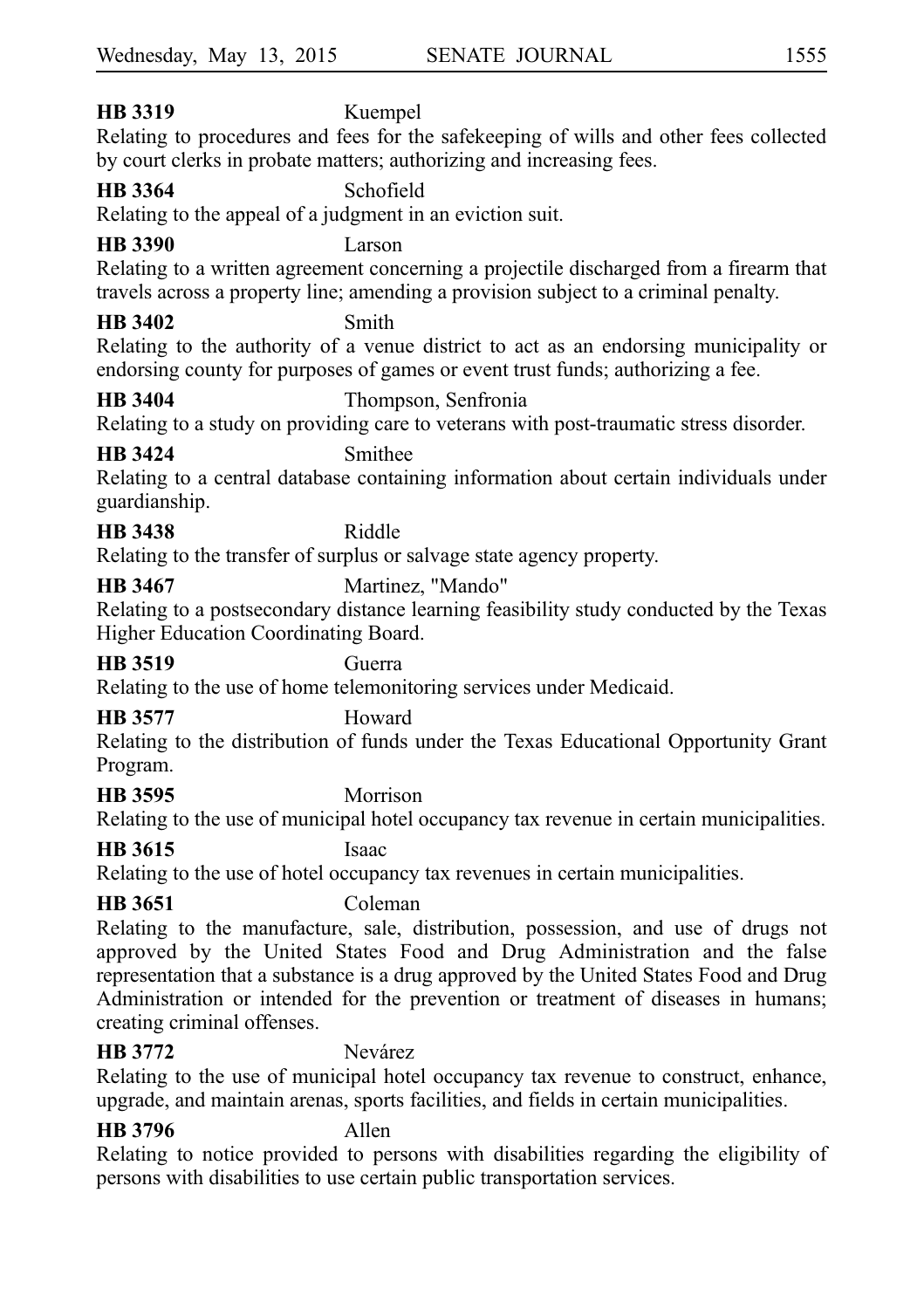# **HB 3836** Giddings

Relating to authorization by the Texas Higher Education Coordinating Board for certain public junior colleges to offer early childhood education baccalaureate degree programs.

# **HB 3888** Dutton

Relating to the creation of the Barrett Management District.

# **HB 3938** Longoria

Relating to single premium term life insurance offered in connection with certain consumer loans.

**HB 3944** King, Tracy O.

Relating to judicial review of final orders arising out of nutritional programs administrated by the Texas Department of Agriculture.

# **HB 4046** Alvarado

Relating to the confidentiality of student records.

# **HB 4059** Oliveira

Relating to limitations on annexation by and extraterritorial jurisdiction of certain municipalities.

# **HB 4103** Guillen

Relating to oaths and affirmations of certain judges of municipal courts.

# **HB 4104** Guillen

Relating to the disposition of fines and costs imposed on an appeal of a misdemeanor case from municipal court.

# **HB 4130** Gonzales, Larry

Relating to the qualifications and method of electing directors of the Jonah Water Special Utility District.

# **HB 4139** Bell

Relating to the powers and duties of the Montgomery County Municipal Utility District No. 141; providing authority to issue bonds and impose taxes.

# **HB 4141** Stephenson

Relating to the creation of the Fort Bend County Municipal Utility District No. 191; granting a limited power of eminent domain; providing authority to issue bonds; providing authority to impose assessments, fees, and taxes.

# **HB 4147** Reynolds

Relating to the creation of Missouri City Management District No. 1; providing authority to issue bonds; providing authority to impose assessments, fees, or taxes.

## **HB 4153** Bell

Relating to the creation of the Montgomery-Grimes Counties Municipal Utility District No. 146; granting a limited power of eminent domain; providing authority to issue bonds; providing authority to impose assessments, fees, and taxes.

# **HB 4154** Bell

Relating to the creation of the Grand Lake Estates Management District; providing authority to issue bonds; providing authority to impose assessments, fees, or taxes.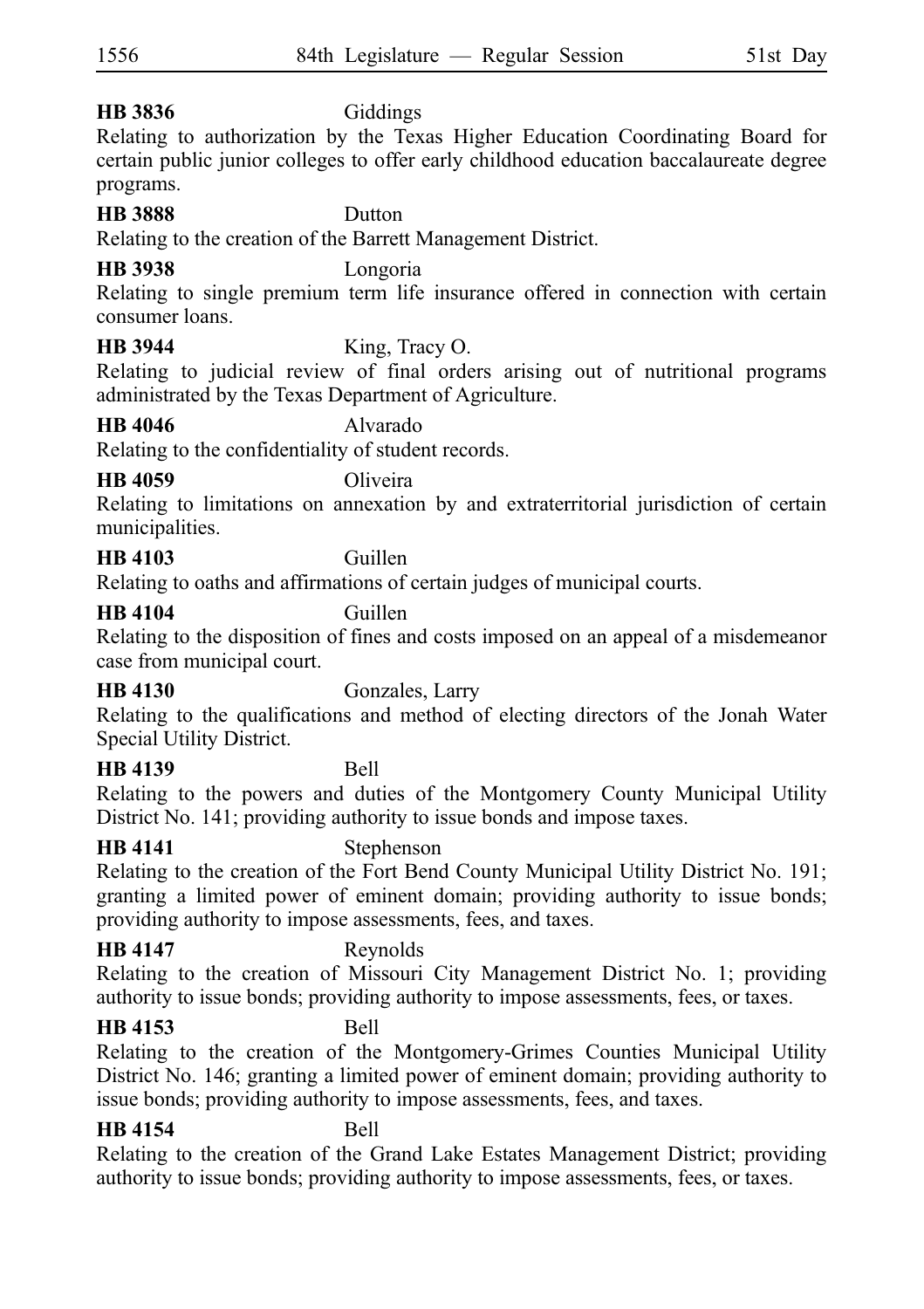**HB 4175** Thompson, Senfronia Relating to eminent domain powers of certain conservation and reclamation districts. **HB 4183** Isaac Relating to the creation of the Hays County Municipal Utility District No. 7; granting a limited power of eminent domain; providing authority to issue bonds; providing authority to impose assessments, fees, and taxes. **HCR 66** Simmons Declaring Israel a major strategic ally of Texas. **HCR 85** Wray Directing the governor of the State of Texas to posthumously award the Texas Legislative Medal of Honor to Chief Petty Officer Christopher Scott Kyle. **SB 42** Zaffirini Sponsor: Sheffield Relating to the selection process for student members of the board of regents of a state university or state university system. **SB 272** Hancock Sponsor: Burkett Relating to making a voluntary contribution to the Special Olympics Texas fund when registering a motor vehicle or renewing a motor vehicle registration. **SB 317** Hinojosa Sponsor: Muñoz, Jr. Relating to The University of Texas Rio Grande Valley. SB 805 Campbell Sponsor: Raney Relating to the employment of individuals qualified for a veteran's employment preference. (Committee Substitute/Amended) SB 817 Rodríguez Sponsor: Thompson, Senfronia Relating to the issuance of a protective order and the appointment of a managing conservator in certain family law proceedings. **SB 1021** Creighton Sponsor: Oliveira Relating to reporting requirements for certain unclaimed property. **SB 1072 Zaffirmi Zaffirmi** Sponsor: Rodriguez, Eddie Relating to the removal of a precinct or county chair for abandonment of office. **SB 1077** Eltife Sponsor: Parker Relating to the definition of "person" under the Uniform Commercial Code. **SB 1233** Taylor, Larry Sponsor: Oliveira Relating to authorizing certain distributions of income from a nonprofit corporation to members of the corporation who are certain nonprofit corporations. **SB 1451** Ellis Sponsor: Raney Relating to the disputed payment by a credit card or debit card of a vehicle registration fee. **SB 1470** Watson Sponsor: Raney Relating to the establishment of state authorization reciprocity agreements for postsecondary distance learning courses.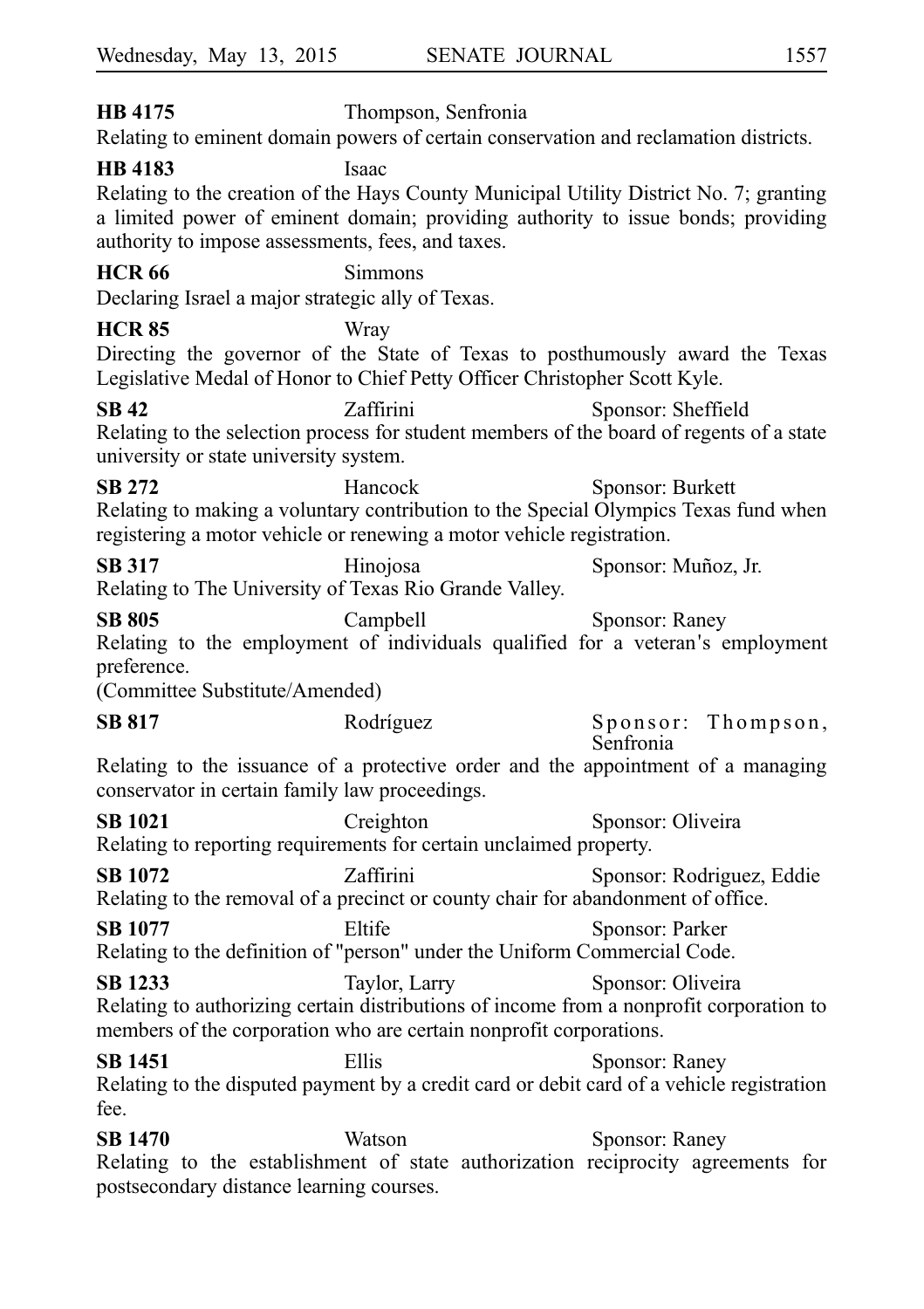**SB 1522** Estes Sponsor: Pickett Relating to designating the fourth Saturday in July as National Day of the Cowboy. **SB 1593** Lucio Sponsor: Lucio III Relating to regulation of the sale of fireworks by certain municipalities. (Committee Substitute) **SB 1626** Rodríguez Sponsor: Dukes Relating to the regulation by a developer of the installation of solar energy devices in a residential subdivision. **SB 1820** Taylor, Van Sponsor: Kuempel Relating to the exemption of certain vehicles from towing regulations. SB 1931 Garcia Sponsor: Thompson, Senfronia Relating to the appointment of an attorney ad litem for a parent in certain suits affecting the parent-child relationship. **SB 2031** Watson Sponsor: Howard Relating to the date for publication of the factors considered for admission to a new graduate and professional program. Respectfully,

> /s/Robert Haney, Chief Clerk House of Representatives

#### **PHYSICIAN OF THE DAY**

Senator Zaffirini was recognized and presented Dr. H. R. Ramirez of San Antonio as the Physician of the Day.

The Senate welcomed Dr. Ramirez and thanked him for his participation in the Physician of the Day program sponsored by the Texas Academy of Family Physicians.

#### **GUESTS PRESENTED**

Senator Schwertner was recognized and introduced to the Senate the Texas A&M Public Policy Internship Program participants.

The Senate welcomed its guests.

#### **GUESTS PRESENTED**

Senator Nelson was recognized and introduced to the Senate a Leadership Flower Mound delegation.

The Senate welcomed its guests.

#### **GUESTS PRESENTED**

Senator Zaffirini was recognized and introduced to the Senate a Caldwell County delegation.

Senator Zaffirini also introduced a delegation from Mendez Middle School.

The Senate welcomed its guests.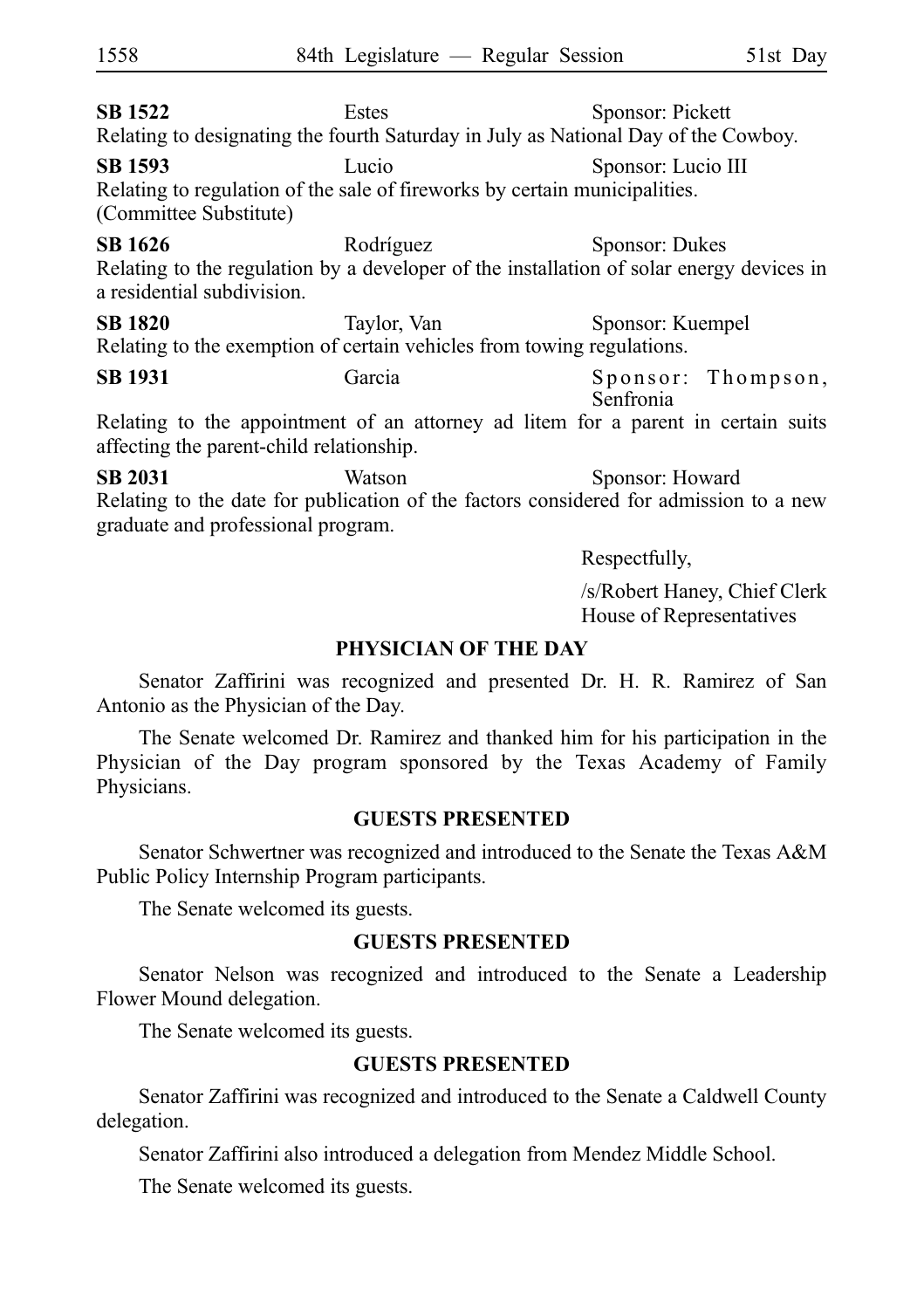### **INTRODUCTION OF BILLS AND RESOLUTIONS POSTPONED**

The President announced that the introduction of bills and resolutions on first reading would be postponed until the end of today's session.

There was no objection.

#### **CONCLUSION OF MORNING CALL**

The President at 11:32 a.m. announced the conclusion of morning call.

#### **HOUSE BILL 1430 ON SECOND READING**

On motion of Senator Zaffirini and by unanimous consent, the regular order of business was suspended to take up for consideration HB 1430 at this time on its second reading:

**HB 1430**, Relating to the inclusion of mental health in the public services endorsement on a public school diploma and in information about health science career pathways.

The bill was read second time and was passed to third reading without objection.

All Members are deemed to have voted "Yea" on the passage to third reading.

#### **HOUSE BILL 1430 ON THIRD READING**

Senator Zaffirini moved that Senate Rule 7.18 and the Constitutional Rule requiring bills to be read on three several days be suspended and that **HBi1430** be placed on its third reading and final passage.

The motion prevailed by the following vote: Yeas 31, Nays 0.

The bill was read third time and was passed by the following vote: Yeas 31, Nays 0.

#### **COMMITTEE SUBSTITUTE HOUSE BILL 225 ON SECOND READING**

Senator Watson moved to suspend the regular order of business to take up for consideration **CSHB 225** at this time on its second reading:

**CSHB 225**, Relating to the prescription, administration, and possession of certain opioid antagonists for the treatment of a suspected overdose and a defense to prosecution for certain offenses involving controlled substances and other prohibited drugs, substances, or paraphernalia for defendants seeking assistance for a suspected overdose.

The motion prevailed.

Senator Kolkhorst asked to be recorded as voting "Nay" on suspension of the regular order of business.

The bill was read second time.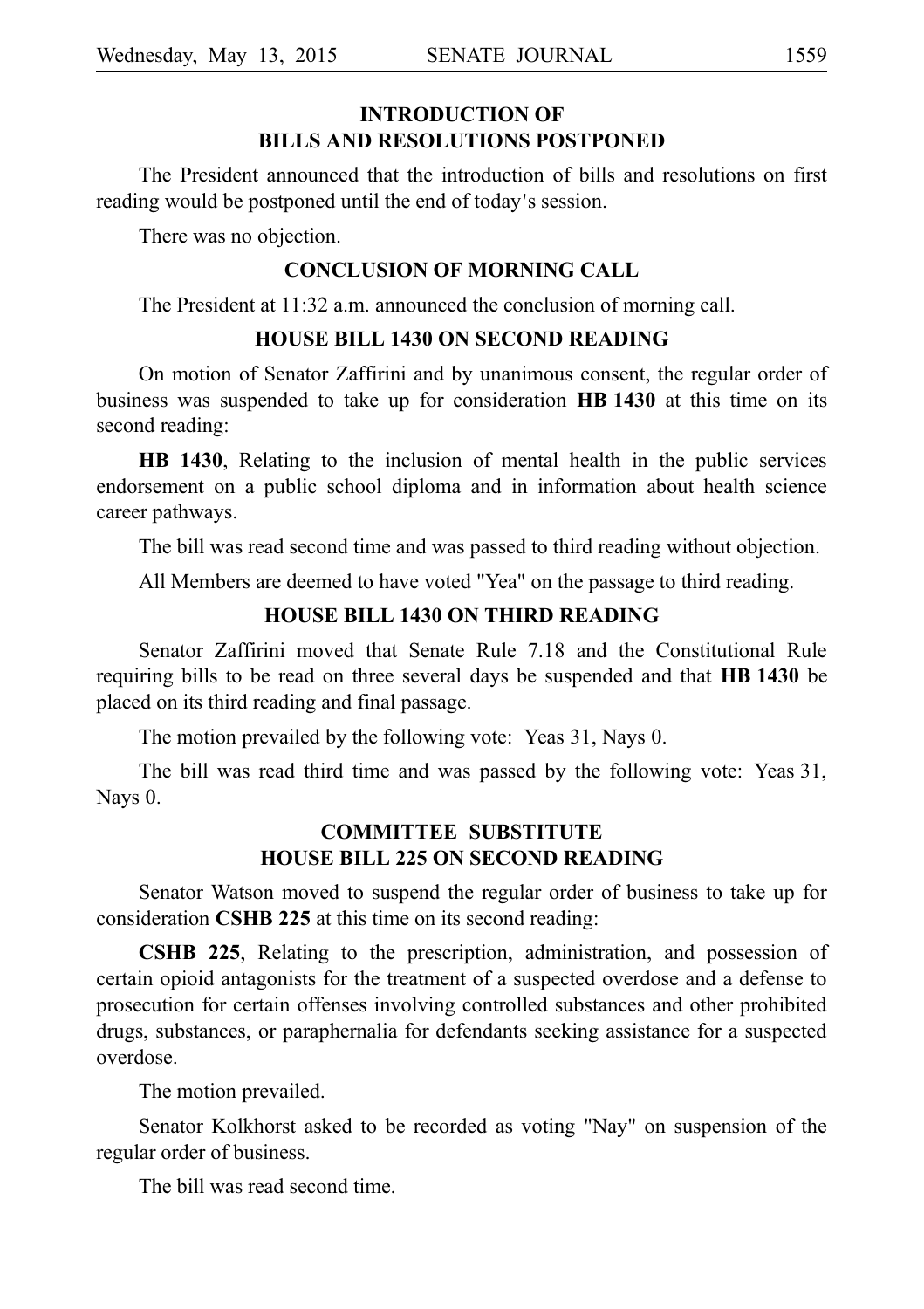Senator Watson offered the following amendment to the bill:

#### **Floor Amendment No. 1**

Amend **CSHB 225** (senate committee printing) as follows:

(1) In SECTION 1 of the bill, in added Section  $481.115(g)(1)$ , Health and Safety Code (page 1, line 31), between "(1)" and "emergency", strike "requested" and substitute "was the first person to request".

(2) In SECTION 2 of the bill, in added Section  $481.1151(c)(1)$ , Health and Safety Code (page 1, line 56), between "(1)" and "emergency", strike "requested" and substitute "was the first person to request".

(3) In SECTION 3 of the bill, in added Section  $481.116(f)(1)$ , Health and Safety Code (page 2, line 21), between "(1)" and "emergency", strike "requested" and substitute "was the first person to request".

(4) In SECTION 4 of the bill, in added Section  $481.1161(c)(1)$ , Health and Safety Code (page 2, line 46), between "(1)" and "emergency", strike "requested" and substitute "was the first person to request".

(5) In SECTION 5 of the bill, in added Section  $481.117(f)(1)$ , Health and Safety Code (page 3, line 2), between  $!(1)$ " and "emergency", strike "requested" and substitute "was the first person to request".

(6) In SECTION 6 of the bill, in added Section  $481.118(f)(1)$ , Health and Safety Code (page 3, line 27), between "(1)" and "emergency", strike "requested" and substitute "was the first person to request".

(7) In SECTION 7 of the bill, in added Section  $481.119(c)(1)$ , Health and Safety Code (page 3, line 52), between "(1)" and "emergency", strike "requested" and substitute "was the first person to request".

(8) In SECTION 8 of the bill, in added Section  $481.121(c)(1)$ , Health and Safety Code (page 4, line 8), between "(1)" and "emergency", strike "requested" and substitute "was the first person to request".

(9) In SECTION 9 of the bill, in added Section  $481.125(g)(1)$ , Health and Safety Code (page 4, line 33), between "(1)" and "emergency", strike "requested" and substitute "was the first person to request".

(10) In SECTION 10 of the bill, in added Section  $483.041(e)(1)$ , Health and Safety Code (page 4, line 58), between "(1)" and "emergency", strike "requested" and substitute "was the first person to request".

(11) In SECTION 11 of the bill, in added Section  $485.031(c)(1)$ , Health and Safety Code (page 5, line 14), between " $(1)$ " and "emergency", strike "requested" and substitute "was the first person to request".

The amendment to **CSHB 225** was read and was adopted without objection.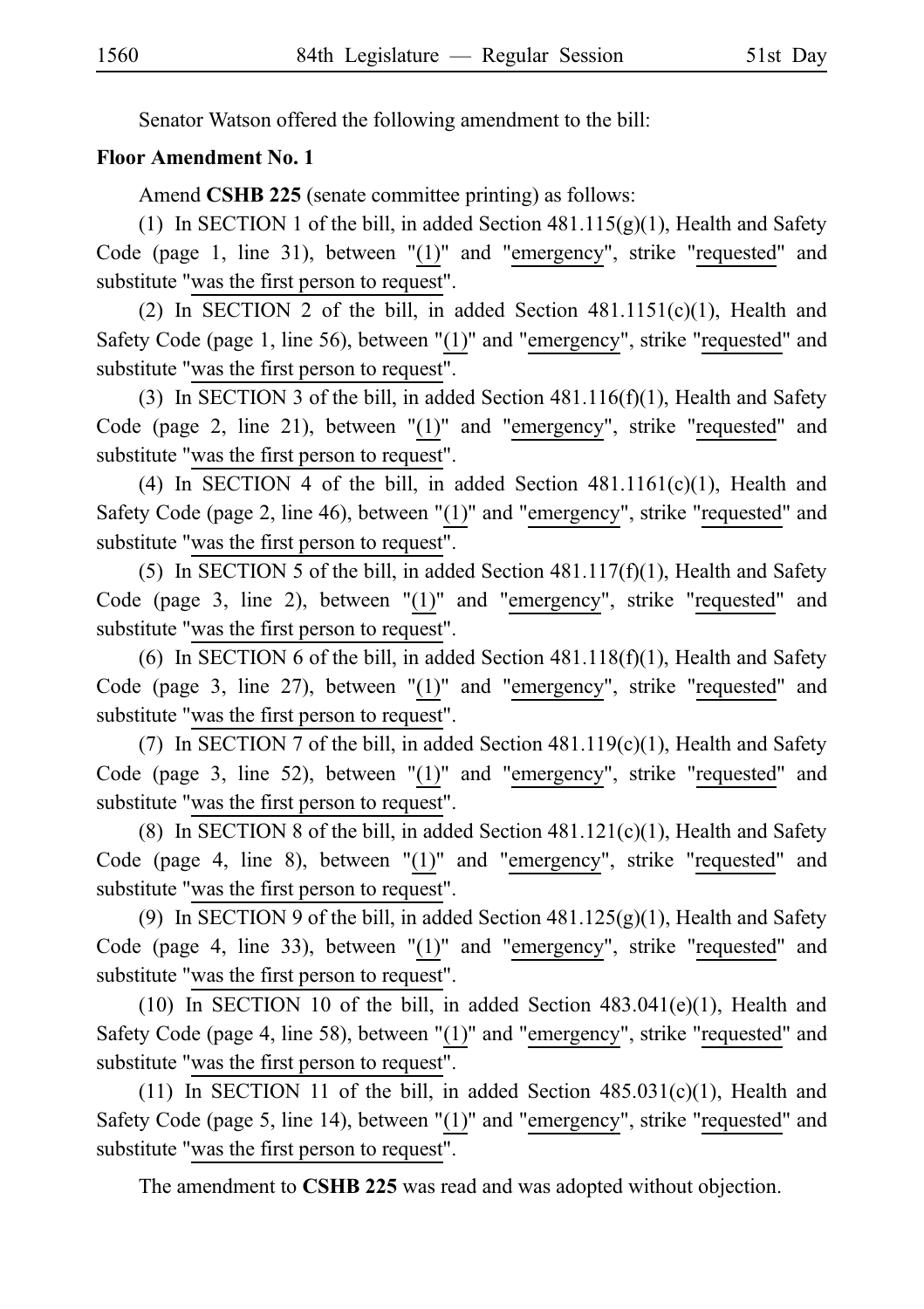All Members are deemed to have voted "Yea" on the adoption of Floor Amendment No. 1.

On motion of Senator Watson and by unanimous consent, the caption was amended to conform to the body of the bill as amended.

**CSHB 225** as amended was passed to third reading by a viva voce vote.

All Members are deemed to have voted "Yea" on the passage to third reading except as follows:

Nays: Kolkhorst.

#### **COMMITTEE SUBSTITUTE HOUSE BILL 225 ON THIRD READING**

Senator Watson moved that Senate Rule 7.18 and the Constitutional Rule requiring bills to be read on three several days be suspended and that CSHB 225 be placed on its third reading and final passage.

The motion prevailed by the following vote: Yeas 30, Nays 1.

Nays: Kolkhorst.

The bill was read third time and was passed by the following vote: Yeas 30, Nays 1. (Same as previous roll call)

#### **COMMITTEE SUBSTITUTE SENATE BILL 1624 ON THIRD READING**

Senator Rodríguez moved to suspend the regular order of business to take up for consideration **CSSB 1624** at this time on its third reading and final passage:

**CSSB 1624**, Relating to a requirement that certain entering students at a general academic teaching institution receive information regarding mental health and suicide prevention services.

The motion prevailed by the following vote: Yeas 21, Nays 10.

Yeas: Birdwell, Campbell, Ellis, Eltife, Estes, Fraser, Garcia, Hinojosa, Huffman, Lucio, Menéndez, Nichols, Perry, Rodríguez, Seliger, L. Taylor, Uresti, Watson, West, Whitmire, Zaffirini.

Nays: Bettencourt, Burton, Creighton, Hall, Hancock, Huffines, Kolkhorst, Nelson, Schwertner, V. Taylor.

The bill was read third time and was passed by the following vote: Yeas 21, Nays 10. (Same as previous roll call)

#### **COMMITTEE SUBSTITUTE SENATE BILL 2039 ON SECOND READING**

Senator Creighton moved to suspend the regular order of business to take up for consideration **CSSB 2039** at this time on its second reading:

**CSSB 2039**, Relating to the creation of the Harris County Municipal Utility District No. 546; granting a limited power of eminent domain; providing authority to issue bonds; providing authority to impose assessments, fees, and taxes.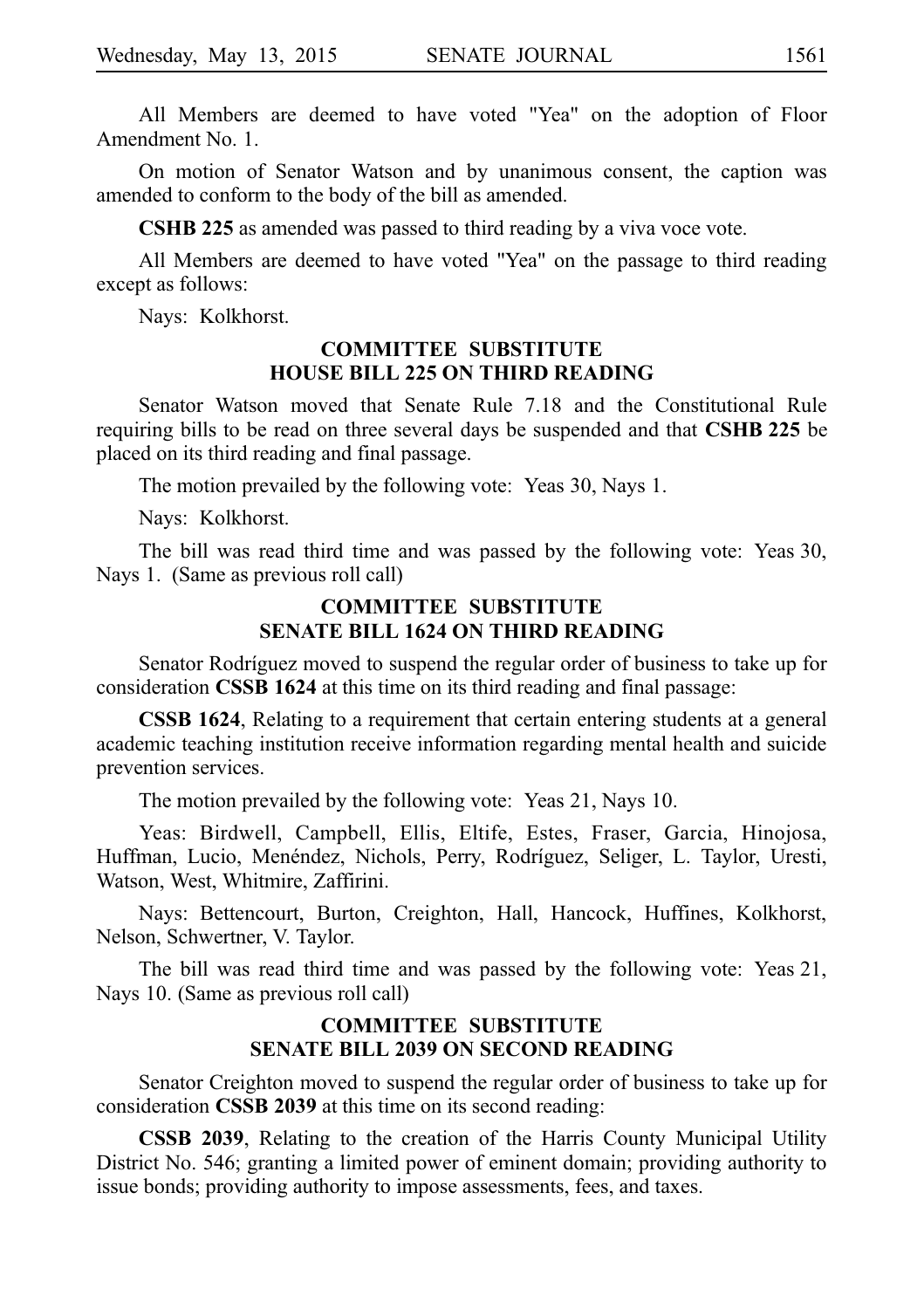The motion prevailed.

Senator Hall asked to be recorded as voting "Nay" on suspension of the regular order of business.

The bill was read second time and was passed to engrossment by a viva voce vote.

All Members are deemed to have voted "Yea" on the passage to engrossment except as follows:

Nays: Hall.

#### **COMMITTEE SUBSTITUTE SENATE BILL 2039 ON THIRD READING**

Senator Creighton moved that Senate Rule 7.18 and the Constitutional Rule requiring bills to be read on three several days be suspended and that **CSSB 2039** be placed on its third reading and final passage.

The motion prevailed by the following vote: Yeas 30, Nays 1.

Nays: Hall.

The bill was read third time and was passed by the following vote: Yeas 30, Nays 1. (Same as previous roll call)

#### **COMMITTEE SUBSTITUTE HOUSE BILL 1993 ON SECOND READING**

On motion of Senator V. Taylor and by unanimous consent, the regular order of business was suspended to take up for consideration **CSHBi1993** at this time on its second reading:

**CSHB 1993**, Relating to the authorization of independent school districts to use electronic means to notify parents of a student's academic performance.

The bill was read second time and was passed to third reading without objection.

All Members are deemed to have voted "Yea" on the passage to third reading.

# **COMMITTEE SUBSTITUTE HOUSE BILL 1993 ON THIRD READING**

Senator V. Taylor moved that Senate Rule 7.18 and the Constitutional Rule requiring bills to be read on three several days be suspended and that **CSHBi1993** be placed on its third reading and final passage.

The motion prevailed by the following vote: Yeas 31, Nays 0.

The bill was read third time and was passed by the following vote: Yeas 31, Nays 0.

## **HOUSE BILL 2410 ON SECOND READING**

On motion of Senator Uresti and by unanimous consent, the regular order of business was suspended to take up for consideration HB 2410 at this time on its second reading: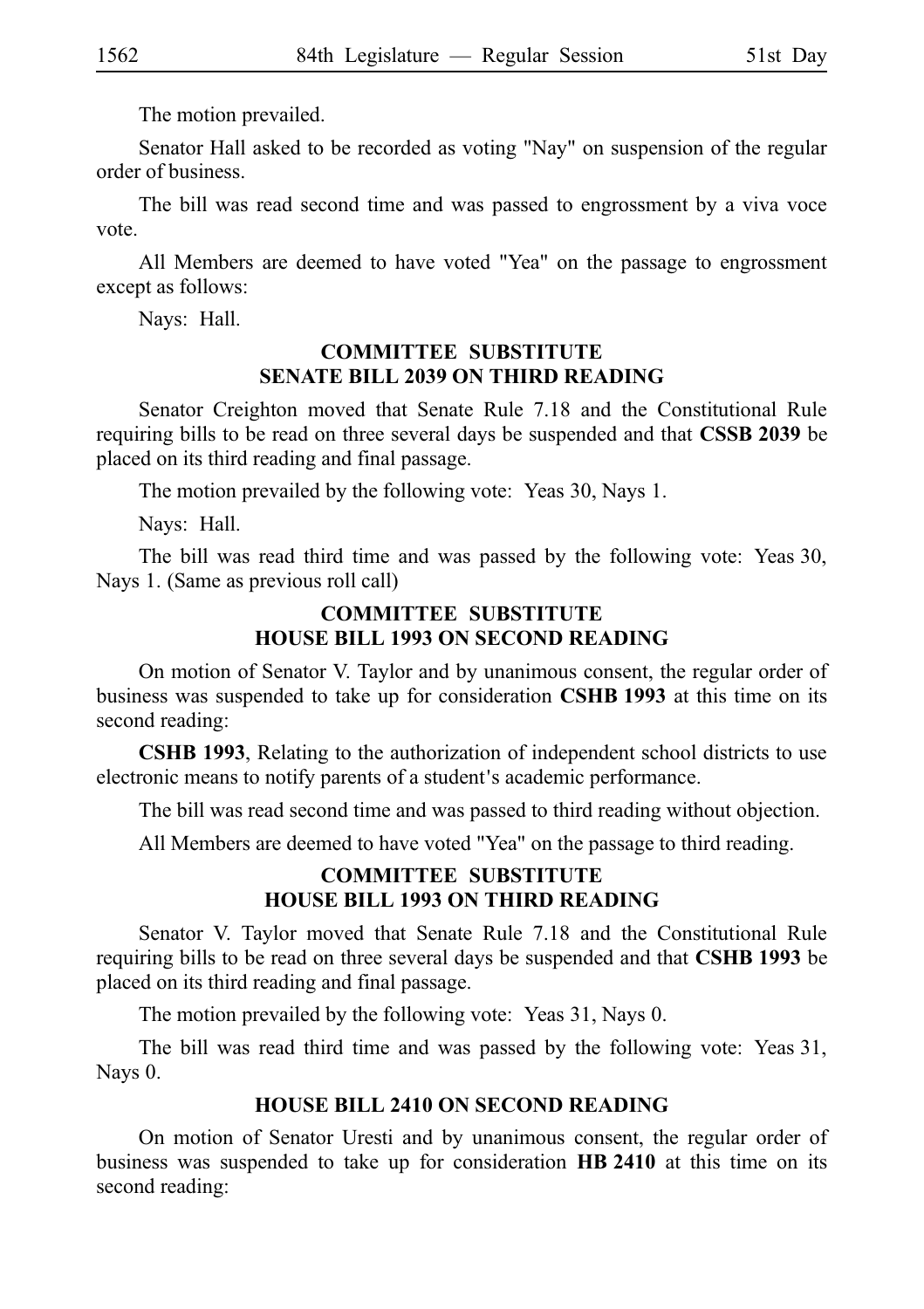**HB 2410**, Relating to the annual audit of the books and records of the Maverick County Hospital District.

The bill was read second time and was passed to third reading without objection.

All Members are deemed to have voted "Yea" on the passage to third reading.

#### **HOUSE BILL 2410 ON THIRD READING**

Senator Uresti moved that Senate Rule 7.18 and the Constitutional Rule requiring bills to be read on three several days be suspended and that HB 2410 be placed on its third reading and final passage.

The motion prevailed by the following vote: Yeas 31, Nays 0.

The bill was read third time and was passed by the following vote: Yeas 31, Nays<sub>0</sub>.

#### **COMMITTEE SUBSTITUTE HOUSE BILL 2154 ON SECOND READING**

On motion of Senator Birdwell and by unanimous consent, the regular order of business was suspended to take up for consideration **CSHB 2154** at this time on its second reading:

**CSHB 2154**, Relating to the functions and operation of the State Office of Administrative Hearings.

The bill was read second time and was passed to third reading without objection.

All Members are deemed to have voted "Yea" on the passage to third reading.

### **COMMITTEE SUBSTITUTE HOUSE BILL 2154 ON THIRD READING**

Senator Birdwell moved that Senate Rule 7.18 and the Constitutional Rule requiring bills to be read on three several days be suspended and that **CSHB 2154** be placed on its third reading and final passage.

The motion prevailed by the following vote: Yeas 31, Nays 0.

The bill was read third time and was passed by the following vote: Yeas 31, Nays 0.

#### **RECESS**

On motion of Senator Whitmire, the Senate at 12:41 p.m. recessed until  $1:30$  p.m. today.

#### **AFTER RECESS**

The Senate met at 1:57 p.m. and was called to order by the President.

### **BILLS SIGNED**

The President announced the signing of the following enrolled bills in the presence of the Senate after the captions had been read:

#### **SB**i**487**, **SB**i**888**, **SB**i**899**, **SB**i**1108**.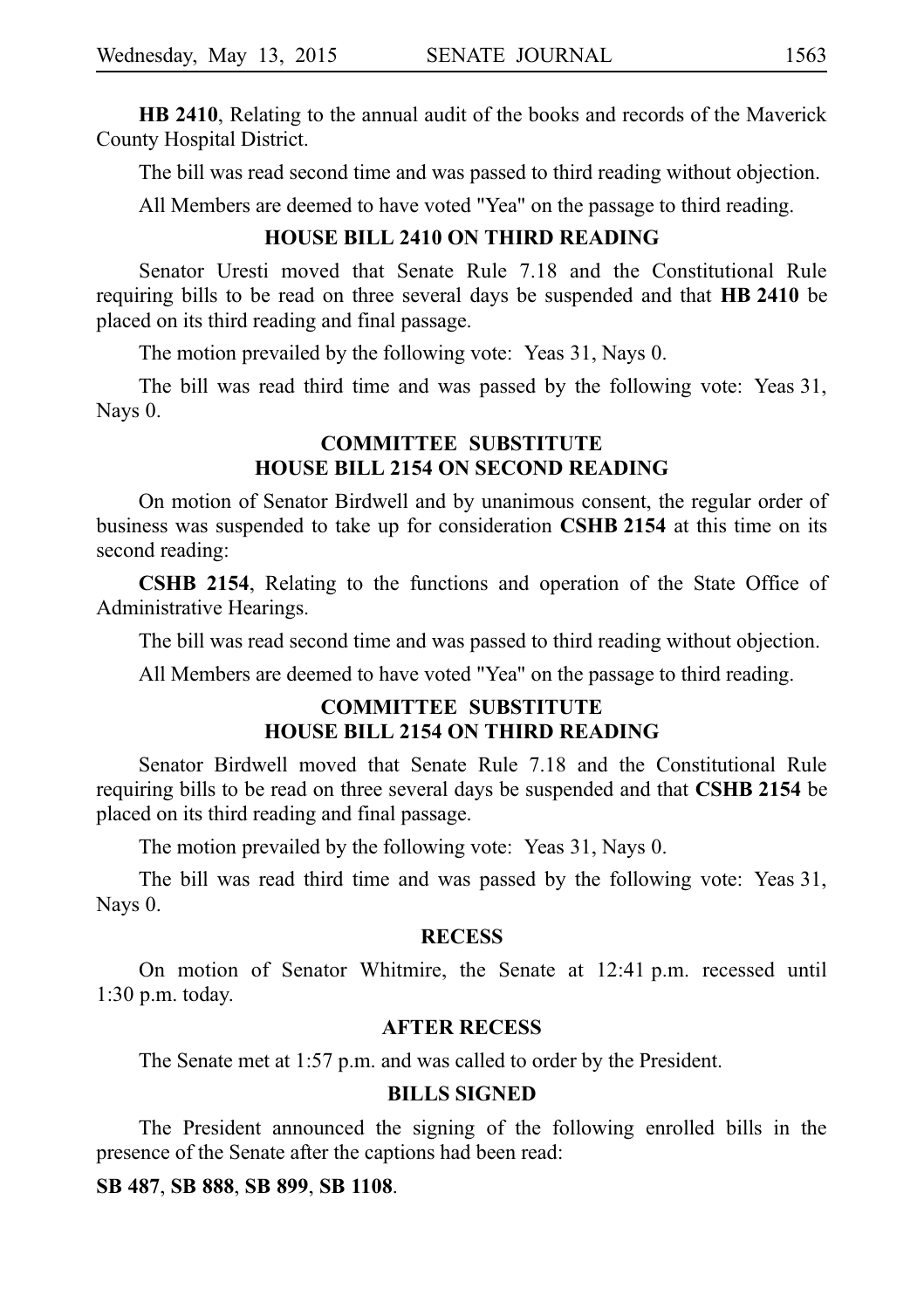# **COMMITTEE SUBSTITUTE SENATE BILL 674 ON SECOND READING**

On motion of Senator Campbell and by unanimous consent, the regular order of business was suspended to take up for consideration CSSB 674 at this time on its second reading:

**CSSB 674**, Relating to instruction regarding mental health, substance abuse, and youth suicide in educator training programs.

The bill was read second time and was passed to engrossment without objection.

All Members are deemed to have voted "Yea" on the passage to engrossment.

#### **COMMITTEE SUBSTITUTE SENATE BILL 674 ON THIRD READING**

Senator Campbell moved that Senate Rule 7.18 and the Constitutional Rule requiring bills to be read on three several days be suspended and that **CSSB 674** be placed on its third reading and final passage.

The motion prevailed by the following vote: Yeas 31, Nays 0.

The bill was read third time and was passed by the following vote: Yeas 31, Nays 0.

#### **SENATE BILL 1408 ON SECOND READING**

Senator Lucio moved to suspend the regular order of business to take up for consideration SB 1408 at this time on its second reading:

**SB 1408**, Relating to the establishment of a matching grant program for community development in certain municipalities and counties.

The motion prevailed by the following vote: Yeas 22, Nays 9.

Yeas: Creighton, Ellis, Eltife, Estes, Fraser, Garcia, Hall, Hinojosa, Huffman, Kolkhorst, Lucio, Menéndez, Nelson, Perry, Rodríguez, Seliger, V. Taylor, Uresti, Watson, West, Whitmire, Zaffirini.

Nays: Bettencourt, Birdwell, Burton, Campbell, Hancock, Huffines, Nichols, Schwertner, L. Taylor.

The bill was read second time.

Senator V. Taylor offered the following amendment to the bill:

#### **Floor Amendment No. 1**

Amend **SB 1408** (senate committee printing) in SECTION 1 of the bill, following added Section 23.006, Agricultural Code (page 2, between lines 37 and 38), insert the following:

Sec. 23.007. EXPIRATION PROVISION. This chapter expires September 1, 2021.

The amendment to **SB 1408** was read and was adopted without objection.

All Members are deemed to have voted "Yea" on the adoption of Floor Amendment No. 1.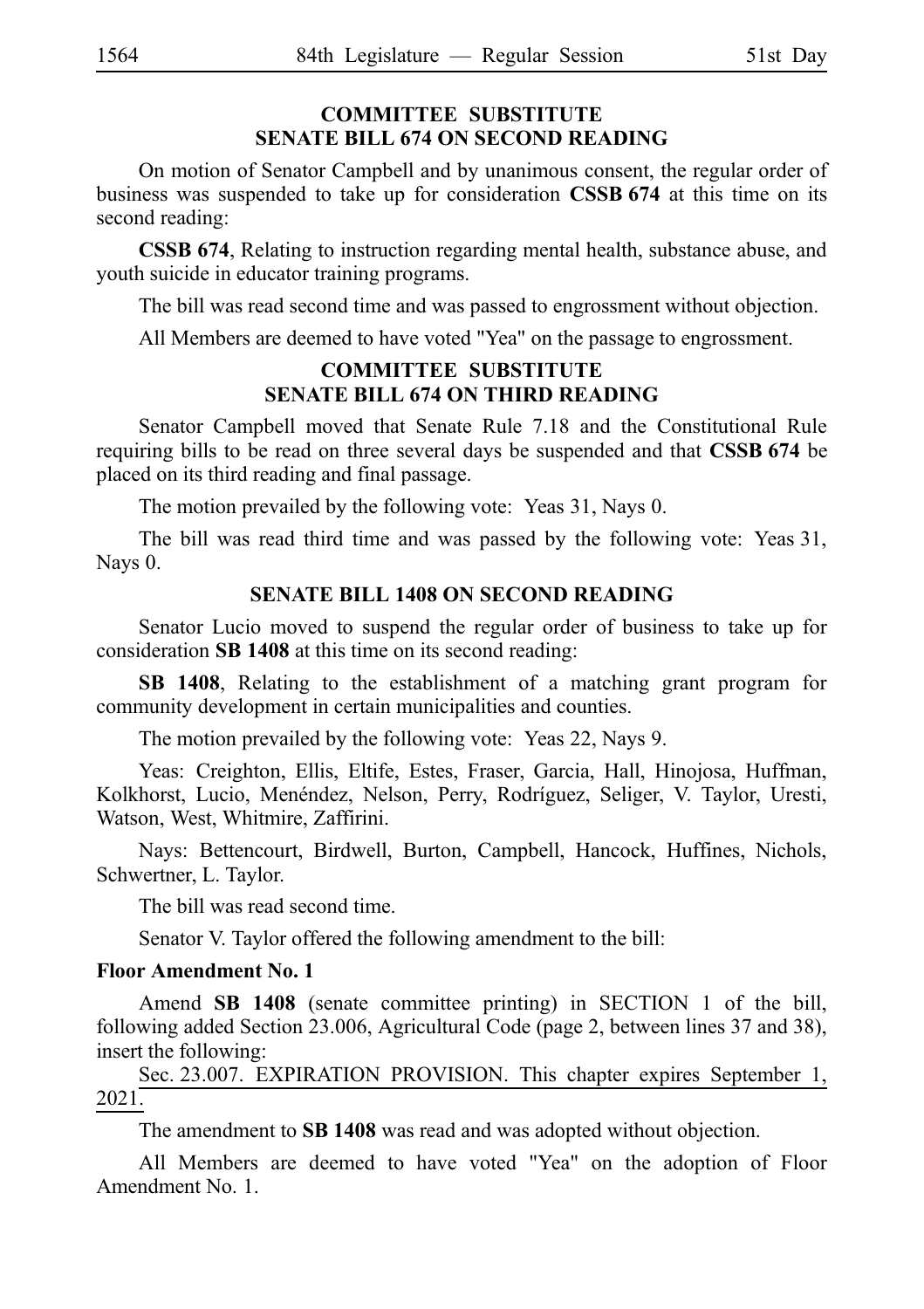On motion of Senator Lucio and by unanimous consent, the caption was amended to conform to the body of the bill as amended.

**SB 1408** as amended was passed to engrossment by the following vote: Yeas 22, Nays 9.

Yeas: Creighton, Ellis, Eltife, Estes, Fraser, Garcia, Hall, Hinojosa, Huffman, Kolkhorst, Lucio, Menéndez, Nelson, Perry, Rodríguez, Seliger, V. Taylor, Uresti, Watson, West, Whitmire, Zaffirini.

Nays: Bettencourt, Birdwell, Burton, Campbell, Hancock, Huffines, Nichols, Schwertner, L. Taylor.

#### **SENATE BILL 1408 ON THIRD READING**

Senator Lucio moved that Senate Rule 7.18 and the Constitutional Rule requiring bills to be read on three several days be suspended and that **SB 1408** be placed on its third reading and final passage.

The motion prevailed by the following vote: Yeas 26, Nays 5.

Yeas: Bettencourt, Campbell, Creighton, Ellis, Eltife, Estes, Fraser, Garcia, Hall, Hinojosa, Huffines, Huffman, Kolkhorst, Lucio, Menéndez, Nelson, Nichols, Perry, Rodríguez, Seliger, V. Taylor, Uresti, Watson, West, Whitmire, Zaffirini.

Nays: Birdwell, Burton, Hancock, Schwertner, L. Taylor.

The bill was read third time and was passed by the following vote: Yeas 22, Nays 9.

Yeas: Creighton, Ellis, Eltife, Estes, Fraser, Garcia, Hall, Hinojosa, Huffman, Kolkhorst, Lucio, Menéndez, Nelson, Perry, Rodríguez, Seliger, V. Taylor, Uresti, Watson, West, Whitmire, Zaffirini.

Nays: Bettencourt, Birdwell, Burton, Campbell, Hancock, Huffines, Nichols, Schwertner, L. Taylor.

#### **HOUSE BILL 1224 ON SECOND READING**

On motion of Senator Perry and by unanimous consent, the regular order of business was suspended to take up for consideration **HBi1224** at this time on its second reading:

**HB 1224**, Relating to the purposes for which the assets of certain revolving funds administered by the Texas Water Development Board may be used.

The bill was read second time and was passed to third reading without objection.

All Members are deemed to have voted "Yea" on the passage to third reading.

#### **HOUSE BILL 1224 ON THIRD READING**

Senator Perry moved that Senate Rule 7.18 and the Constitutional Rule requiring bills to be read on three several days be suspended and that HB 1224 be placed on its third reading and final passage.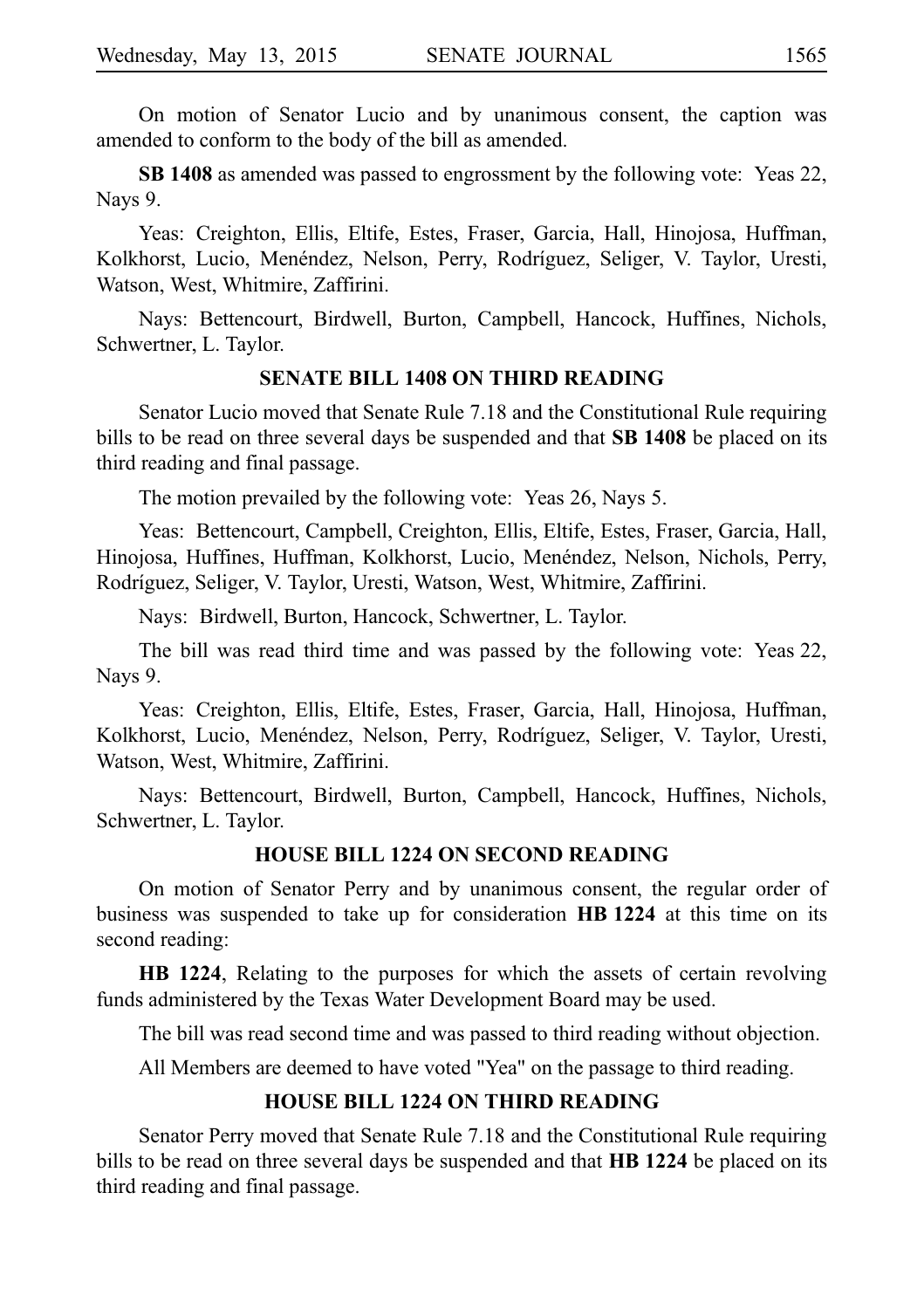The motion prevailed by the following vote: Yeas 31, Nays 0.

The bill was read third time and was passed by the following vote: Yeas 31, Nays 0.

#### **MESSAGE FROM THE HOUSE**

HOUSE CHAMBER

Austin, Texas Wednesday, May 13, 2015 - 2

The Honorable President of the Senate Senate Chamber Austin, Texas

Mr. President:

I am directed by the house to inform the senate that the house has taken the following action:

THE HOUSE HAS PASSED THE FOLLOWING MEASURES:

**SB 66** Hinojosa Sponsor: Crownover Relating to the use of epinephrine auto-injectors on public school and open-enrollment charter school campuses and at or in transit to or from off-campus school events.

(Amended)

**SB 359** West Sponsor: Workman Relating to the authority of a peace officer to apprehend a person for emergency detention and the authority of certain facilities and physicians to temporarily detain a person with mental illness.

(Committee Substitute)

**SB 373** West Sponsor: Rose Relating to increased oversight by the Department of State Health Services of hospitals that commit certain violations. (Amended)

**SB 389** Rodríguez Sponsor: Blanco Relating to the placement of military occupational specialty codes on certain notices of state agency employment openings.

**SB 622** Uresti Sponsor: Laubenberg Relating to the physician assistant board. **SB 678** Nelson Sponsor: Simmons

Relating to coordinated county transportation authorities. **SB 679** Nelson Sponsor: Burkett

Relating to public meetings of joint airport boards.

**SB 684** Taylor, Larry Sponsor: Bonnen, Greg Relating to the designation of certain optometrists, therapeutic optometrists, and ophthalmologists as preferred providers. (Amended)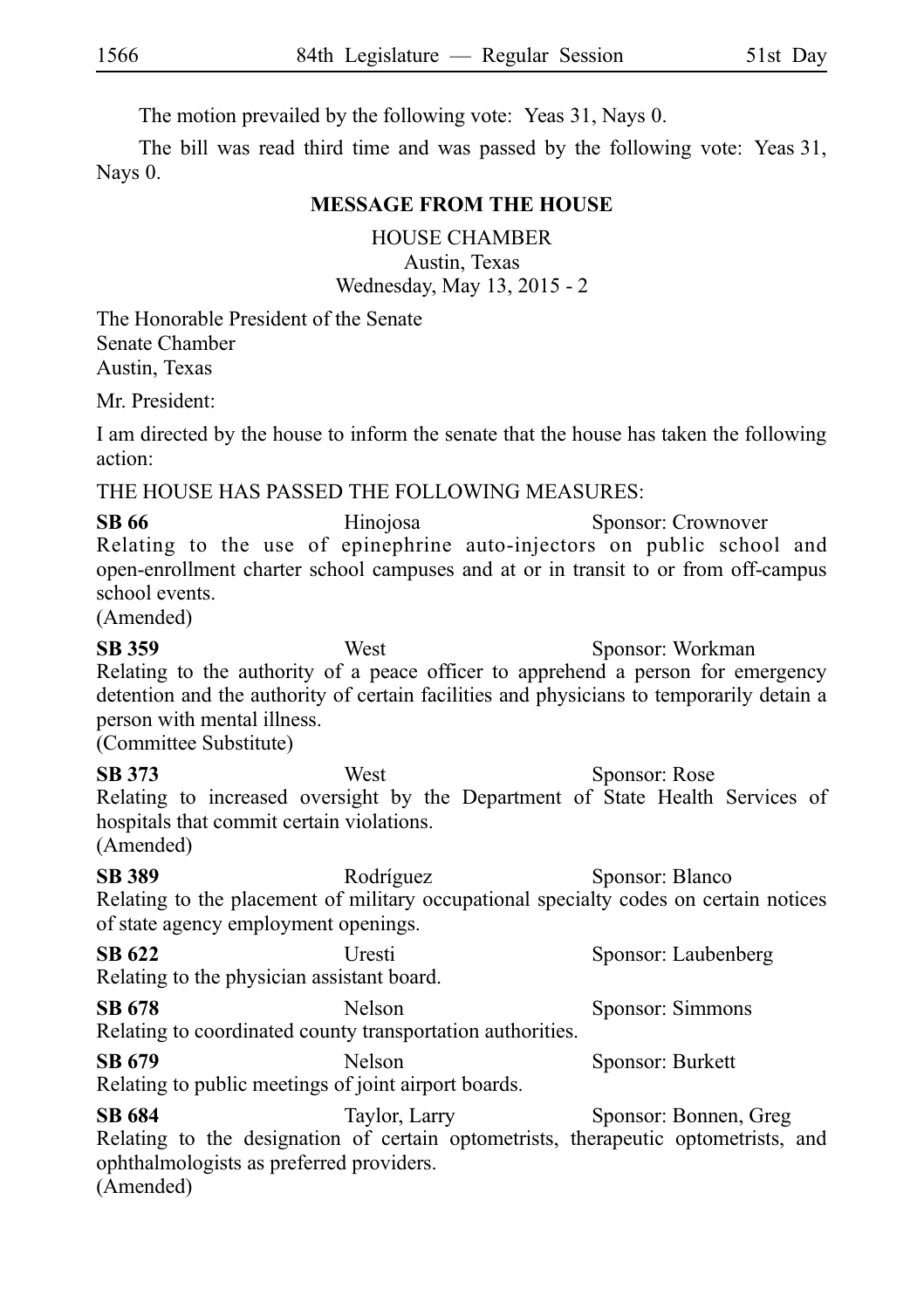**SB 1387** Creighton Sponsor: Deshotel Relating to the creation and operations of health care provider participation programs in certain municipalities.

Respectfully,

/s/Robert Haney, Chief Clerk House of Representatives

### **COMMITTEE SUBSTITUTE SENATE BILL 1835 ON SECOND READING**

Senator Mene´ndez moved to suspend the regular order of business to take up for consideration **CSSB 1835** at this time on its second reading:

**CSSB 1835**, Relating to an exemption from the motor vehicle use tax for motor vehicles brought into this state by certain current or former military personnel.

The motion prevailed by the following vote: Yeas 28, Nays 3.

Yeas: Bettencourt, Campbell, Creighton, Ellis, Eltife, Estes, Fraser, Garcia, Hancock, Hinojosa, Huffines, Huffman, Kolkhorst, Lucio, Menéndez, Nelson, Nichols, Perry, Rodríguez, Schwertner, Seliger, L. Taylor, V. Taylor, Uresti, Watson, West, Whitmire, Zaffirini.

Nays: Birdwell, Burton, Hall.

The bill was read second time.

Senator Birdwell offered the following amendment to the bill:

#### **Floor Amendment No. 1**

Amend **CSSB 1835** (senate committee printing) as follows:

(1) In SECTION 1 of the bill, in added Section  $152.022(c)(1)$ , Tax Code (page 1, line 37), strike "and".

(2) In SECTION 1 of the bill, in added Section 152.022(c)(2), Tax Code (page 1, line 39), between "state" and the underscored period, insert the following:

#### ; and

 $(3)$  first registers the motor vehicle in this state while serving on active duty or not later than the first anniversary of the date the person was discharged or released from active duty

The amendment to **CSSB 1835** was read and was adopted without objection.

All Members are deemed to have voted "Yea" on the adoption of Floor Amendment No. 1.

On motion of Senator Menéndez and by unanimous consent, the caption was amended to conform to the body of the bill as amended.

**CSSB 1835** as amended was passed to engrossment by a viva voce vote.

All Members are deemed to have voted "Yea" on the passage to engrossment except as follows:

Nays: Burton, Hall.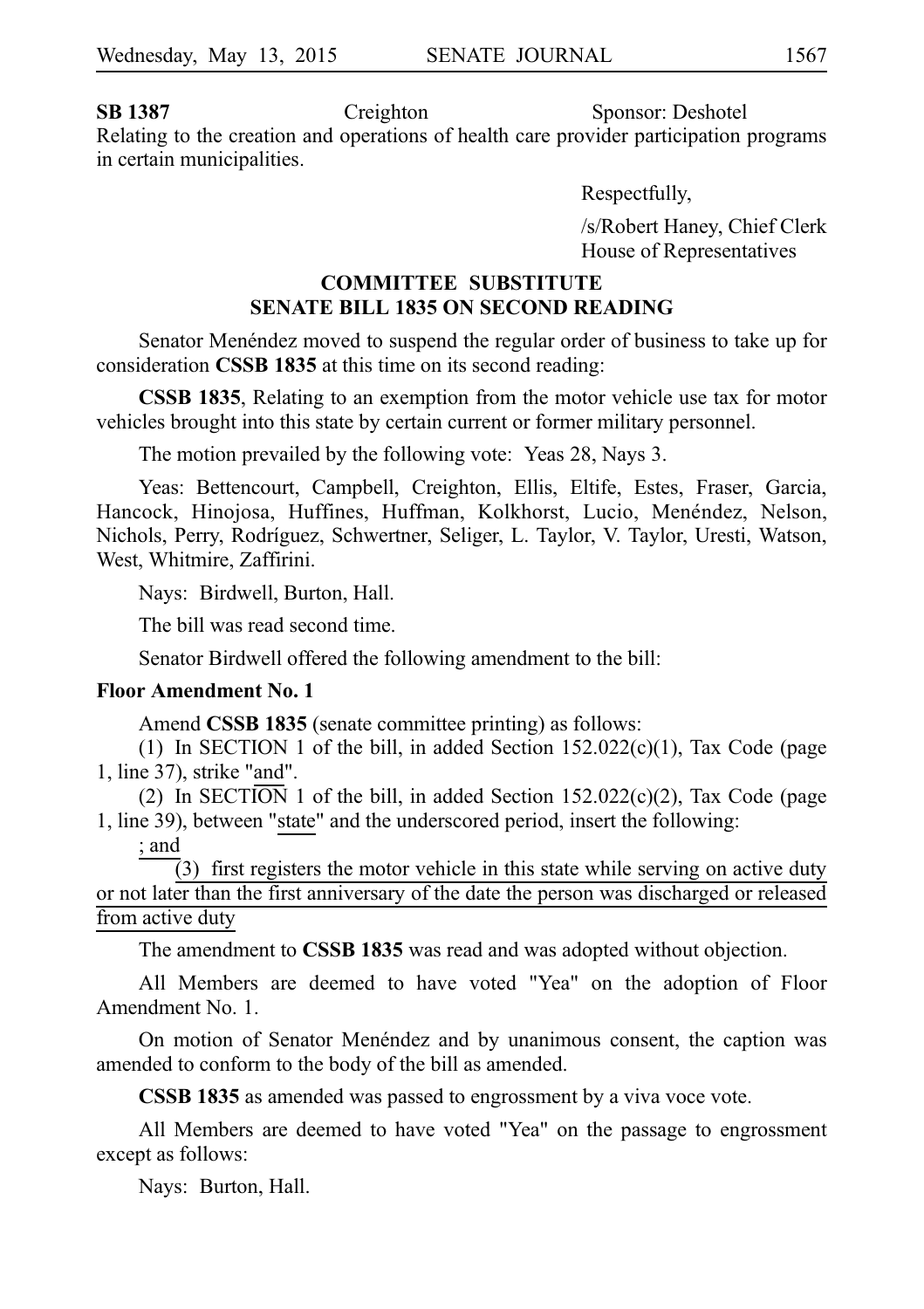### **COMMITTEE SUBSTITUTE SENATE BILL 1835 ON THIRD READING**

Senator Menéndez moved that Senate Rule 7.18 and the Constitutional Rule requiring bills to be read on three several days be suspended and that **CSSBi1835** be placed on its third reading and final passage.

The motion prevailed by the following vote: Yeas 29, Nays 2.

Yeas: Bettencourt, Birdwell, Campbell, Creighton, Ellis, Eltife, Estes, Fraser, Garcia, Hancock, Hinojosa, Huffines, Huffman, Kolkhorst, Lucio, Menéndez, Nelson, Nichols, Perry, Rodríguez, Schwertner, Seliger, L. Taylor, V. Taylor, Uresti, Watson, West, Whitmire, Zaffirini.

Nays: Burton, Hall.

The bill was read third time and was passed by the following vote: Yeas 29, Nays 2. (Same as previous roll call)

#### **(Senator L. Taylor in Chair)**

#### **COMMITTEE SUBSTITUTE SENATE BILL 1580 ON SECOND READING**

Senator Garcia moved to suspend the regular order of business to take up for consideration **CSSB 1580** at this time on its second reading:

**CSSB 1580**, Relating to a study on homeless veterans.

The motion prevailed.

Senator Nichols asked to be recorded as voting "Nay" on suspension of the regular order of business.

The bill was read second time and was passed to engrossment by a viva voce vote.

All Members are deemed to have voted "Yea" on the passage to engrossment except as follows:

Nays: Nichols.

#### **COMMITTEE SUBSTITUTE SENATE BILL 1580 ON THIRD READING**

Senator Garcia moved that Senate Rule 7.18 and the Constitutional Rule requiring bills to be read on three several days be suspended and that **CSSBi1580** be placed on its third reading and final passage.

The motion prevailed by the following vote: Yeas 30, Nays 1.

Nays: Nichols.

The bill was read third time and was passed by the following vote: Yeas 30, Nays 1. (Same as previous roll call)

#### **HOUSE BILL 2813 ON SECOND READING**

Senator Eltife moved to suspend the regular order of business to take up for consideration **HB 2813** at this time on its second reading: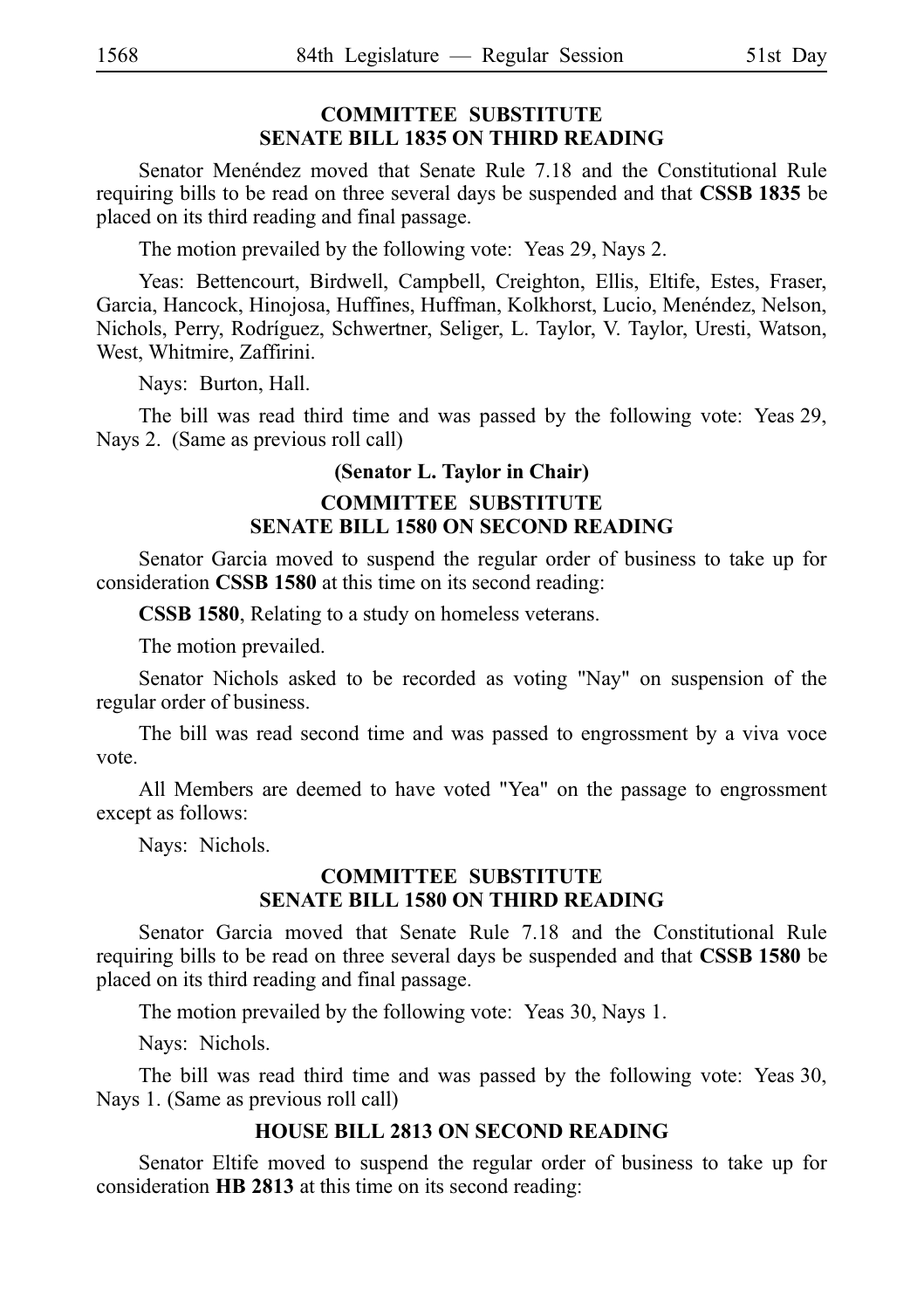**HB 2813**, Relating to health benefit plan coverage for ovarian cancer screening.

The motion prevailed by the following vote: Yeas 22, Nays 9.

Yeas: Bettencourt, Creighton, Ellis, Eltife, Estes, Garcia, Hancock, Hinojosa, Huffman, Lucio, Menéndez, Nelson, Nichols, Perry, Rodríguez, Seliger, L. Taylor, Uresti, Watson, West, Whitmire, Zaffirini.

Nays: Birdwell, Burton, Campbell, Fraser, Hall, Huffines, Kolkhorst, Schwertner, V. Taylor.

The bill was read second time.

Senator Eltife offered the following amendment to the bill:

#### **Floor Amendment No. 1**

Amend **HB 2813** (senate committee printing) in SECTION 2 of the bill by striking added Section 1370.002(b), Insurance Code (page 1, line 56, through page 2, line 1), and substituting the following:

(b) To the extent that providing coverage for ovarian cancer screening under this chapter would otherwise require this state to make a payment under 42 U.S.C. Section  $18031(d)(3)(B)(ii)$ , a qualified health plan, as defined by 45 C.F.R. Section 155.20, is not required to provide a benefit for the ovarian cancer screening under this chapter that exceeds the specified essential health benefits required under 42 U.S.C. Section  $18022(b)$ .

The amendment to **HB 2813** was read and was adopted without objection.

All Members are deemed to have voted "Yea" on the adoption of Floor Amendment No. 1.

On motion of Senator Eltife and by unanimous consent, the caption was amended to conform to the body of the bill as amended.

**HB 2813** as amended was passed to third reading by the following vote: Yeas 22, Nays 9.

Yeas: Bettencourt, Creighton, Ellis, Eltife, Estes, Garcia, Hancock, Hinojosa, Huffman, Lucio, Menéndez, Nelson, Nichols, Perry, Rodríguez, Seliger, L. Taylor, Uresti, Watson, West, Whitmire, Zaffirini.

Nays: Birdwell, Burton, Campbell, Fraser, Hall, Huffines, Kolkhorst, Schwertner, V. Taylor.

#### **HOUSE BILL 2813 ON THIRD READING**

Senator Eltife moved that Senate Rule 7.18 and the Constitutional Rule requiring bills to be read on three several days be suspended and that **HB 2813** be placed on its third reading and final passage.

The motion prevailed by the following vote: Yeas 26, Nays 5.

Yeas: Bettencourt, Birdwell, Campbell, Creighton, Ellis, Eltife, Estes, Fraser, Garcia, Hancock, Hinojosa, Huffines, Huffman, Lucio, Menéndez, Nelson, Nichols, Perry, Rodríguez, Seliger, L. Taylor, Uresti, Watson, West, Whitmire, Zaffirini.

Nays: Burton, Hall, Kolkhorst, Schwertner, V. Taylor.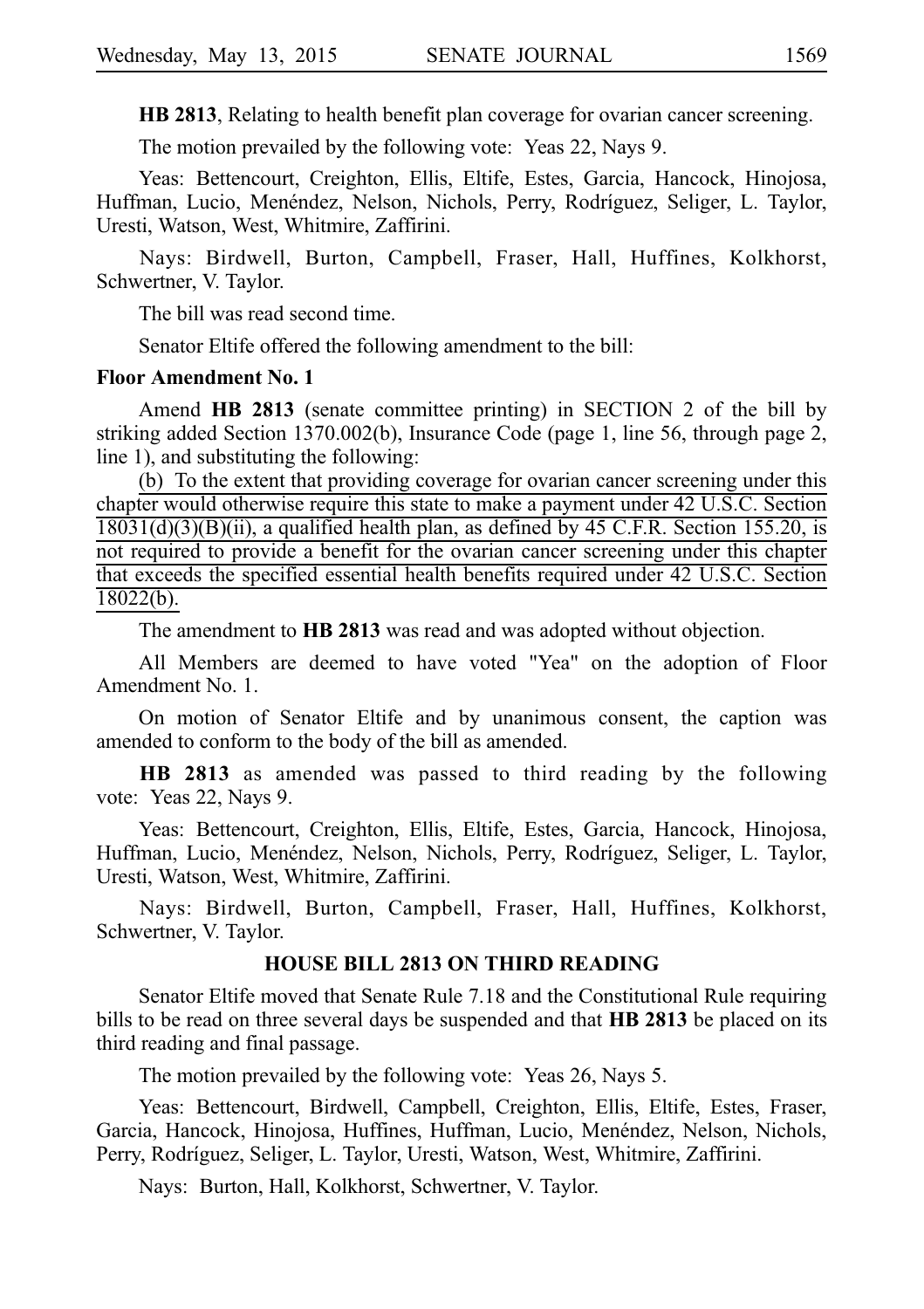The bill was read third time and was passed by the following vote: Yeas 22, Nays 9.

Yeas: Bettencourt, Creighton, Ellis, Eltife, Estes, Garcia, Hancock, Hinojosa, Huffman, Lucio, Menéndez, Nelson, Nichols, Perry, Rodríguez, Seliger, L. Taylor, Uresti, Watson, West, Whitmire, Zaffirini.

Nays: Birdwell, Burton, Campbell, Fraser, Hall, Huffines, Kolkhorst, Schwertner, V. Taylor.

#### **GUESTS PRESENTED**

Senator Uresti, joined by Senator Menéndez, was recognized and introduced to the Senate a Little Flower Catholic School delegation.

The Senate welcomed its guests.

#### **COMMITTEE SUBSTITUTE SENATE BILL 1316 ON SECOND READING**

Senator Watson moved to suspend the regular order of business to take up for consideration **CSSB 1316** at this time on its second reading:

**CSSB 1316**, Relating to the system by which an application for a low income housing tax credit is scored.

The motion prevailed by the following vote: Yeas 22, Nays 9.

Yeas: Birdwell, Campbell, Ellis, Eltife, Estes, Fraser, Garcia, Hall, Hinojosa, Huffman, Lucio, Menéndez, Nichols, Perry, Rodríguez, Seliger, L. Taylor, Uresti, Watson, West, Whitmire, Zaffirini.

Nays: Bettencourt, Burton, Creighton, Hancock, Huffines, Kolkhorst, Nelson, Schwertner, V. Taylor.

The bill was read second time.

Senator Menéndez offered the following amendment to the bill:

#### **Floor Amendment No. 1**

Amend **CSSB 1316** (senate committee printing) in SECTION 2 of the bill as follows:

(1) In the recital (page 2, line 31), strike "Subsections (e) and  $(f)$ " and substitute "Subsections  $(e)$ ,  $(f)$ , and  $(g)$ ".

(2) Strike amended Sections  $2306.6725(a)(6)$  and (7), Government Code (page 2, lines 51 through 56), and substitute the following:

 $(6)$  rehabilitate or adaptive reuse a historic building as part of the development;

 $\overline{(7)}$  remain affordable to qualified tenants for an extended, economically feasible period; and

(8)  $[(6)]$  comply with the accessibility standards that are required under Section 504, Rehabilitation Act of 1973 (29 U.S.C. Section 794), and specified under 24 C.F.R. Part 8, Subpart C.

(3) Immediately following added Section 2306.6725(f), Government Code (page 2, between lines 66 and 67), insert the following new subsection: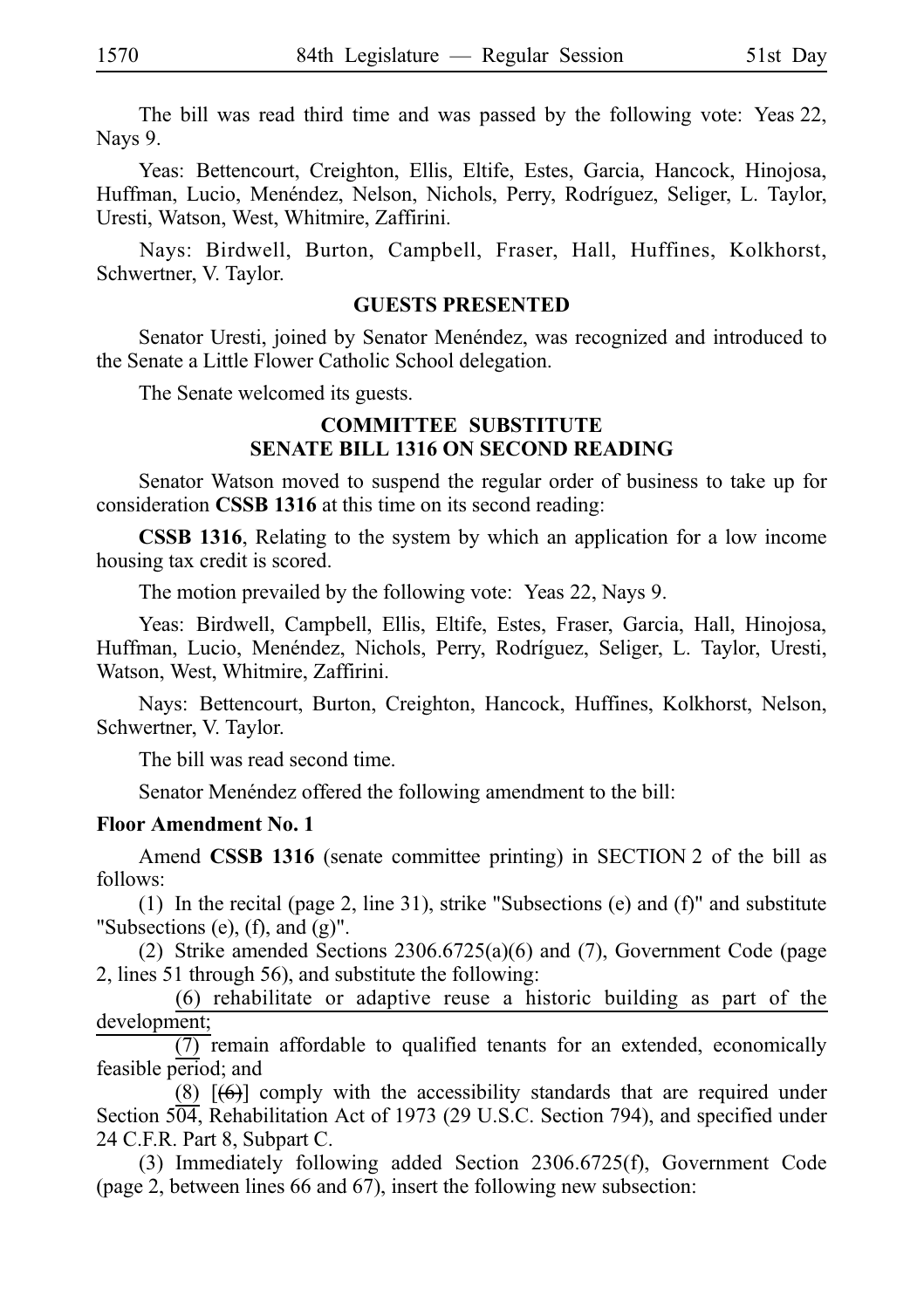$(g)$  The department may not award points for the rehabilitation of a historic building under Subsection (a)(6) to more than two projects in the same application cycle.

The amendment to **CSSB 1316** was read and was adopted by a viva voce vote.

All Members are deemed to have voted "Yea" on the adoption of Floor Amendment No. 1 except as follows:

Nays: Campbell.

On motion of Senator Watson and by unanimous consent, the caption was amended to conform to the body of the bill as amended.

**CSSB 1316** as amended was passed to engrossment by the following vote: Yeas 22, Nays 9.

Yeas: Birdwell, Campbell, Ellis, Eltife, Estes, Fraser, Garcia, Hall, Hinojosa, Huffman, Lucio, Menéndez, Nichols, Perry, Rodríguez, Seliger, L. Taylor, Uresti, Watson, West, Whitmire, Zaffirini.

Nays: Bettencourt, Burton, Creighton, Hancock, Huffines, Kolkhorst, Nelson, Schwertner, V. Taylor.

#### **COMMITTEE SUBSTITUTE SENATE BILL 1316 ON THIRD READING**

Senator Watson moved that Senate Rule 7.18 and the Constitutional Rule requiring bills to be read on three several days be suspended and that **CSSBi1316** be placed on its third reading and final passage.

The motion prevailed by the following vote: Yeas 25, Nays 6.

Yeas: Bettencourt, Birdwell, Campbell, Creighton, Ellis, Eltife, Estes, Fraser, Garcia, Hall, Hancock, Hinojosa, Huffman, Lucio, Menéndez, Nichols, Perry, Rodríguez, Seliger, L. Taylor, Uresti, Watson, West, Whitmire, Zaffirini.

Nays: Burton, Huffines, Kolkhorst, Nelson, Schwertner, V. Taylor.

The bill was read third time and was passed by the following vote: Yeas 22, Nays 9.

Yeas: Birdwell, Campbell, Ellis, Eltife, Estes, Fraser, Garcia, Hall, Hinojosa, Huffman, Lucio, Menéndez, Nichols, Perry, Rodríguez, Seliger, L. Taylor, Uresti, Watson, West, Whitmire, Zaffirini.

Nays: Bettencourt, Burton, Creighton, Hancock, Huffines, Kolkhorst, Nelson, Schwertner, V. Taylor.

#### **(President in Chair)**

#### **COMMITTEE SUBSTITUTE SENATE BILL 838 ON SECOND READING**

Senator Lucio moved to suspend the regular order of business to take up for consideration **CSSB 838** at this time on its second reading: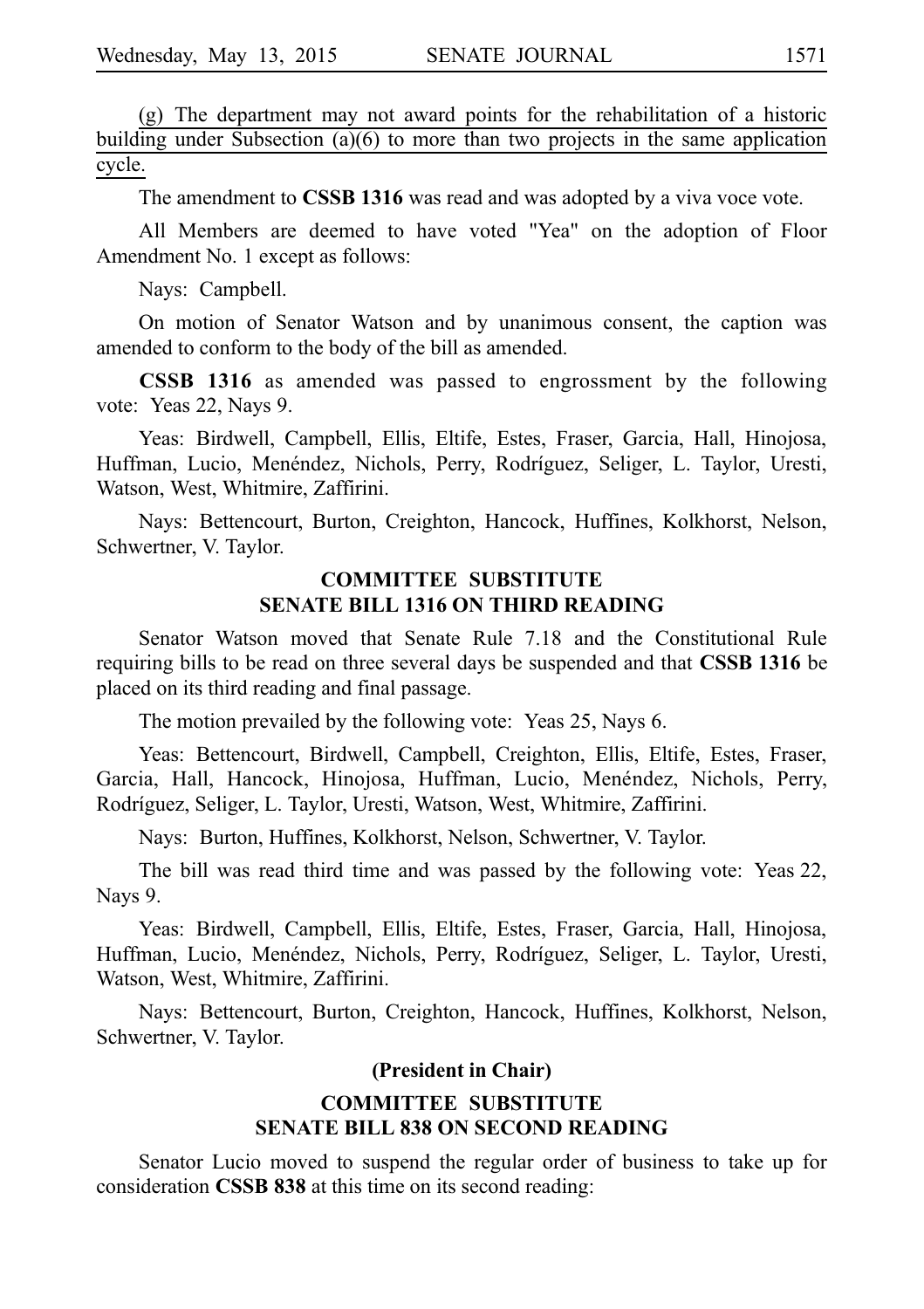**CSSB 838**, Relating to the functions of the Office of Immigration and Refugee Affairs, the Governor's Advisory Committee on Immigration and Refugees, and use of the state's disaster contingency fund for purposes related to immigration and refugees.

The motion prevailed.

Senators Hall, Huffman, Kolkhorst, Nelson, Perry, and V. Taylor asked to be recorded as voting "Nay" on suspension of the regular order of business.

The bill was read second time and was passed to engrossment by a viva voce vote.

All Members are deemed to have voted "Yea" on the passage to engrossment except as follows:

Nays: Hall, Huffman, Kolkhorst, Nelson, Perry, V. Taylor.

#### **COMMITTEE SUBSTITUTE SENATE BILL 838 ON THIRD READING**

Senator Lucio moved that Senate Rule 7.18 and the Constitutional Rule requiring bills to be read on three several days be suspended and that **CSSB 838** be placed on its third reading and final passage.

The motion prevailed by the following vote: Yeas 25, Nays 6.

Yeas: Bettencourt, Birdwell, Burton, Campbell, Creighton, Ellis, Eltife, Estes, Fraser, Garcia, Hancock, Hinojosa, Huffines, Lucio, Menéndez, Nichols, Rodríguez, Schwertner, Seliger, L. Taylor, Uresti, Watson, West, Whitmire, Zaffirini.

Nays: Hall, Huffman, Kolkhorst, Nelson, Perry, V. Taylor.

The bill was read third time.

Senator Lucio offered the following amendment to the bill:

#### **Floor Amendment No. 1 on Third Reading**

Amend **CSSB 838** (senate committee report) on third reading by striking SECTION 3 of the bill (on page 1, line 41 thru page 2, line 5) and renumbering the subsequent SECTIONS of the bill appropriately.

The amendment to **CSSB 838** was read and was adopted without objection.

All Members are deemed to have voted "Yea" on the adoption of Floor Amendment No. 1 on Third Reading.

On motion of Senator Lucio and by unanimous consent, the caption was amended to conform to the body of the bill as amended.

**CSSB 838** as amended was finally passed by the following vote: Yeas 25, Nays 6.

Yeas: Bettencourt, Birdwell, Burton, Campbell, Ellis, Eltife, Estes, Fraser, Garcia, Hancock, Hinojosa, Huffines, Lucio, Menéndez, Nichols, Perry, Rodríguez, Schwertner, Seliger, L. Taylor, Uresti, Watson, West, Whitmire, Zaffirini.

Nays: Creighton, Hall, Huffman, Kolkhorst, Nelson, V. Taylor.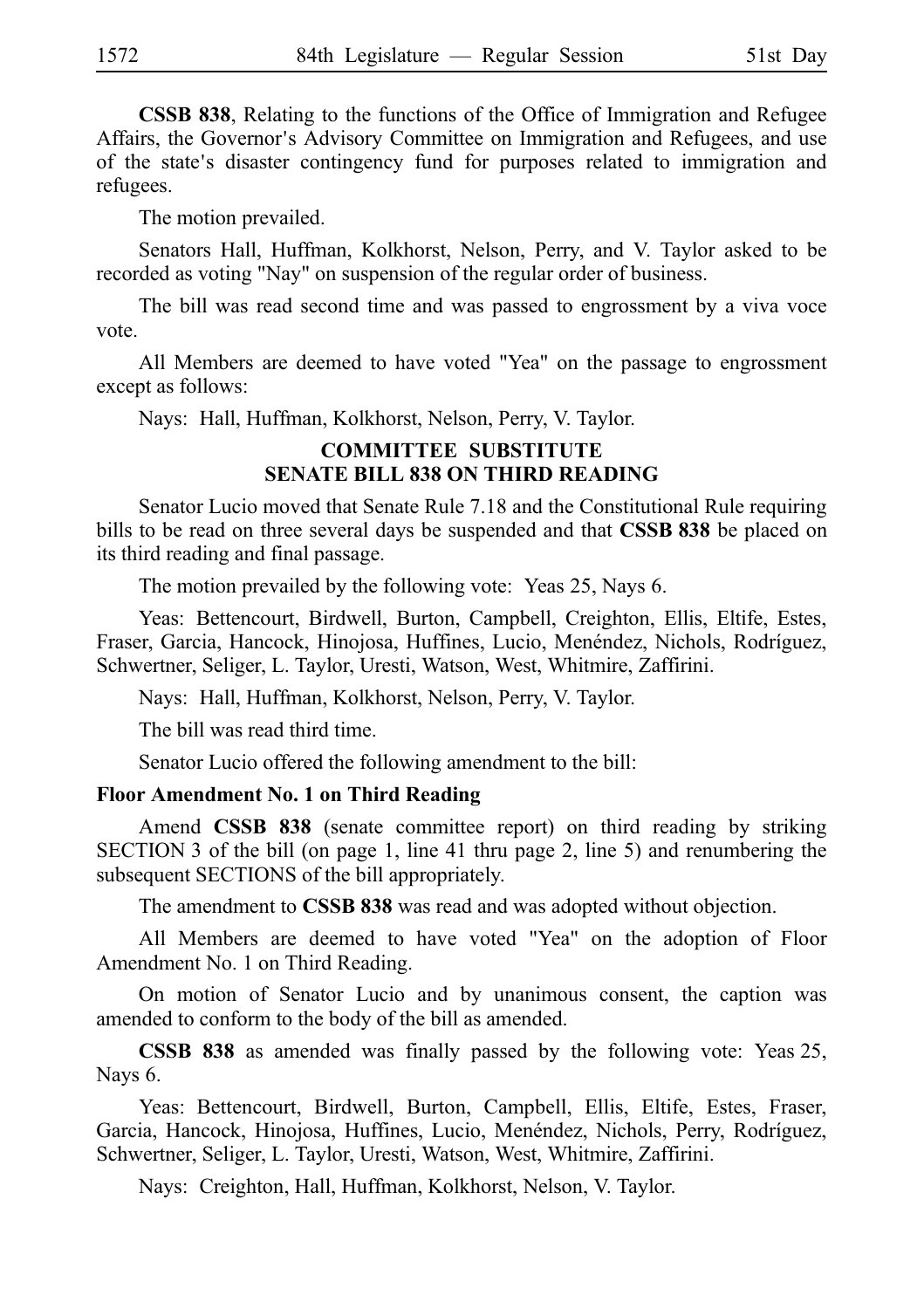#### **HOUSE BILL 2083 ON SECOND READING**

Senator Hancock moved to suspend the regular order of business to take up for consideration **HB 2083** at this time on its second reading:

**HB 2083**, Relating to the determination of the appraised value of property for purposes of an ad valorem tax protest or appeal.

The motion prevailed.

Senator Bettencourt asked to be recorded as "Present-not voting" on suspension of the regular order of business.

The bill was read second time and was passed to third reading by a viva voce vote.

All Members are deemed to have voted "Yea" on the passage to third reading except as follows:

Present-not voting: Bettencourt.

#### **HOUSE BILL 2083 ON THIRD READING**

Senator Hancock moved that Senate Rule 7.18 and the Constitutional Rule requiring bills to be read on three several days be suspended and that HB 2083 be placed on its third reading and final passage.

The motion prevailed by the following vote: Yeas 30, Nays 0, Present-not voting 1.

Present-not voting: Bettencourt.

The bill was read third time and was passed by the following vote: Yeas 30, Nays 0, Present-not voting 1. (Same as previous roll call)

#### **REMARKS ORDERED PRINTED**

On motion of Senator Creighton and by unanimous consent, the remarks by Senators Hancock and Creighton regarding **HB 2083** were ordered reduced to writing and printed in the Senate Journal as follows:

**Senator Creighton:** So, Senator Hancock, I just wanted to make sure homeowners will have the same rights to protest their values under this bill and appraisal districts will not be under any interpretation that's different than current law, correct?

**Senator Hancock:** Correct, absolutely. In fact, there's a provision within this legislation that clarifies that as a homeowner in the appraisal process that they're not restricted in how they want to appeal that appraisal process. And so, they're not held to the same standards in their appeal that the appraisal board would be held to in an equal and uniform appraisal, and so this is hope, the bill both provides clarity on how the appraisal is to take place, but also clarifies that the homeowners can use whatever means they deem necessary in order to appeal such an appraisal.

#### **HOUSE BILL 2559 ON SECOND READING**

On motion of Senator Watson and by unanimous consent, the regular order of business was suspended to take up for consideration **HBi2559** at this time on its second reading: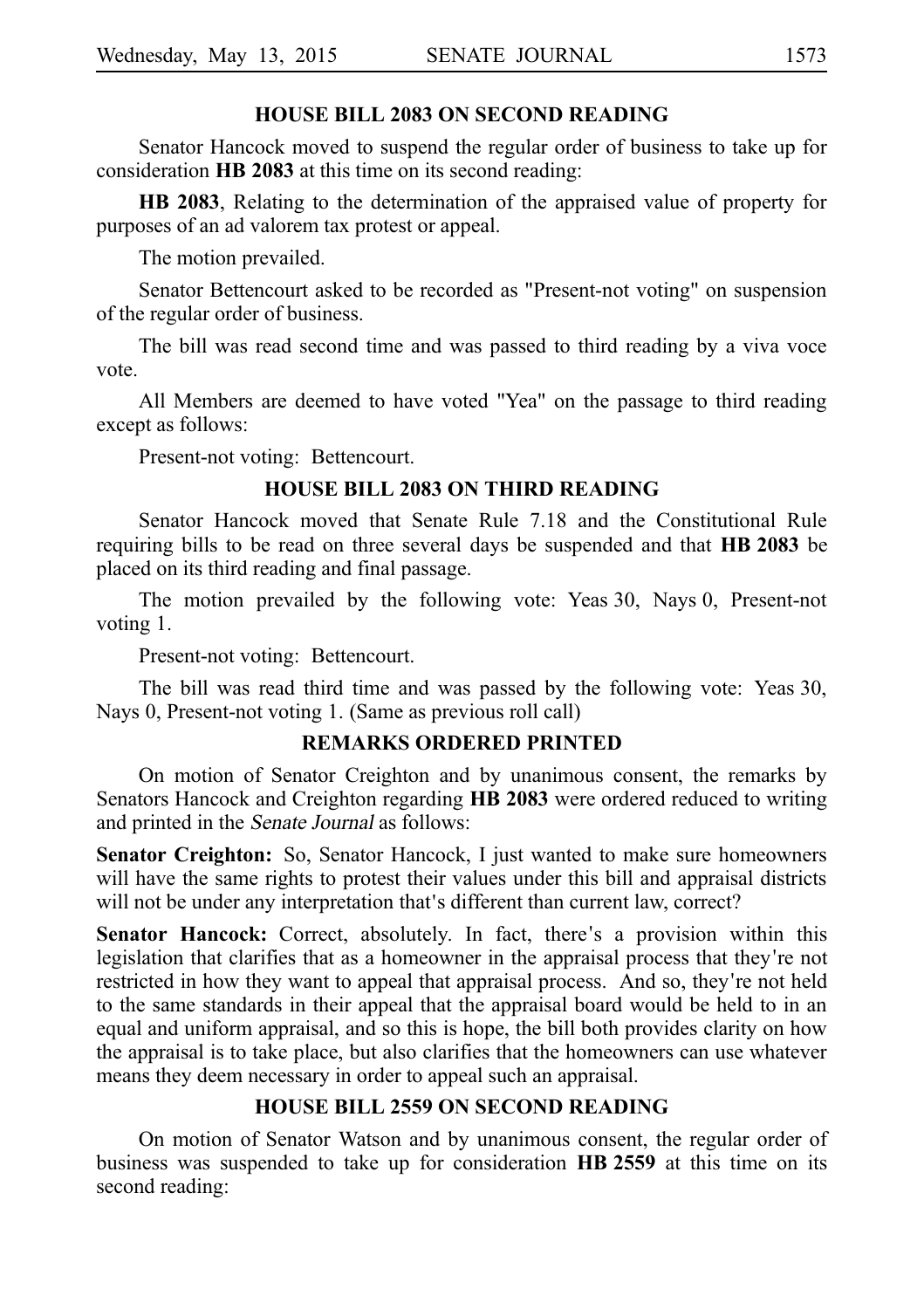**HB 2559**, Relating to leases and other agreements relating to real property entered into by certain hospital districts.

The bill was read second time and was passed to third reading without objection.

All Members are deemed to have voted "Yea" on the passage to third reading.

### **HOUSE BILL 2559 ON THIRD READING**

Senator Watson moved that Senate Rule 7.18 and the Constitutional Rule requiring bills to be read on three several days be suspended and that **HB 2559** be placed on its third reading and final passage.

The motion prevailed by the following vote: Yeas 31, Nays 0.

The bill was read third time and was passed by the following vote: Yeas 31, Nays 0.

#### **HOUSE BILL 908 ON SECOND READING**

On motion of Senator Estes and by unanimous consent, the regular order of business was suspended to take up for consideration HB 908 at this time on its second reading:

**HB 908**, Relating to the continuation and duties of the Red River Boundary Commission.

The bill was read second time and was passed to third reading without objection.

All Members are deemed to have voted "Yea" on the passage to third reading.

#### **HOUSE BILL 908 ON THIRD READING**

Senator Estes moved that Senate Rule 7.18 and the Constitutional Rule requiring bills to be read on three several days be suspended and that **HB 908** be placed on its third reading and final passage.

The motion prevailed by the following vote: Yeas 31, Nays 0.

The bill was read third time and was passed by the following vote: Yeas 31, Nays 0.

### **HOUSE BILL 440 ON SECOND READING**

Senator Watson moved to suspend the regular order of business to take up for consideration **HB 440** at this time on its second reading:

**HB 440**, Relating to adapting the public school physical education curriculum to accommodate the needs of students with mental disabilities.

The motion prevailed.

Senator Huffines asked to be recorded as voting "Nay" on suspension of the regular order of business.

The bill was read second time and was passed to third reading by a viva voce vote.

All Members are deemed to have voted "Yea" on the passage to third reading except as follows: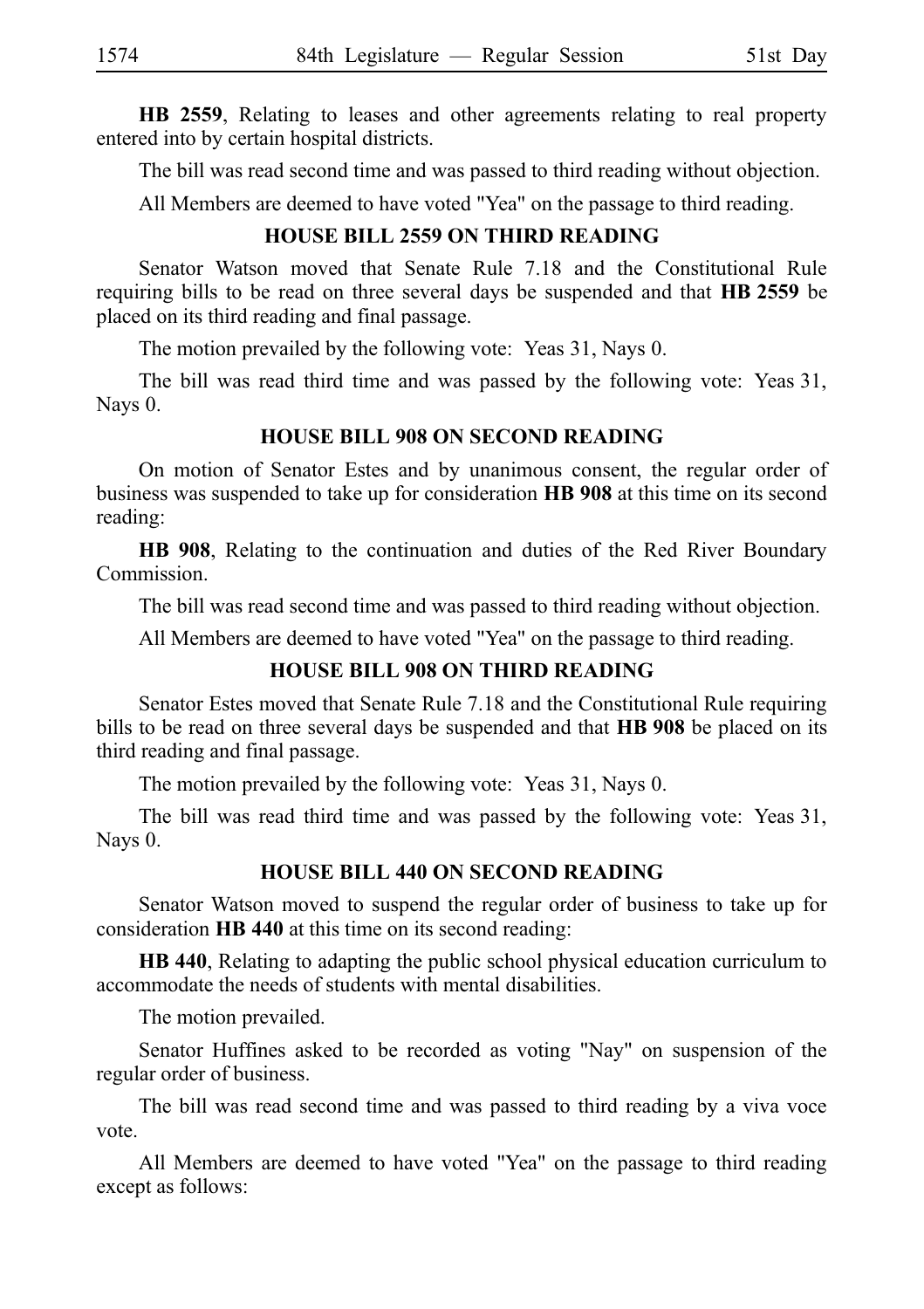Nays: Huffines.

#### **HOUSE BILL 440 ON THIRD READING**

Senator Watson moved that Senate Rule 7.18 and the Constitutional Rule requiring bills to be read on three several days be suspended and that **HB 440** be placed on its third reading and final passage.

The motion prevailed by the following vote: Yeas 30, Nays 1.

Nays: Huffines.

The bill was read third time and was passed by the following vote: Yeas 30, Nays 1. (Same as previous roll call)

#### **COMMITTEE SUBSTITUTE HOUSE BILL 2476 ON SECOND READING**

On motion of Senator Hinojosa and by unanimous consent, the regular order of business was suspended to take up for consideration **CSHB 2476** at this time on its second reading:

**CSHB 2476**, Relating to the operations of health care funding districts in certain counties located on the Texas-Mexico border.

The bill was read second time and was passed to third reading without objection.

All Members are deemed to have voted "Yea" on the passage to third reading.

#### **COMMITTEE SUBSTITUTE HOUSE BILL 2476 ON THIRD READING**

Senator Hinojosa moved that Senate Rule 7.18 and the Constitutional Rule requiring bills to be read on three several days be suspended and that **CSHB 2476** be placed on its third reading and final passage.

The motion prevailed by the following vote: Yeas 31, Nays 0.

The bill was read third time and was passed by the following vote: Yeas 31, Nays 0.

### **HOUSE BILLS AND RESOLUTIONS ON FIRST READING**

The following bills and resolutions received from the House were read first time and referred to the committees indicated:

**HB 382** To Committee on Intergovernmental Relations.

**HB 452** To Committee on Criminal Justice.

**HB 530** To Committee on Criminal Justice.

**HB 549** To Committee on Criminal Justice.

**HB 554** To Committee on State Affairs.

**HB 633** To Committee on Finance.

**HB 635** To Committee on Health and Human Services.

**HB 823** To Committee on Transportation.

**HB 839** To Committee on Health and Human Services.

**HB 884** To Committee on State Affairs.

**HB 988** To Committee on Agriculture, Water, and Rural Affairs.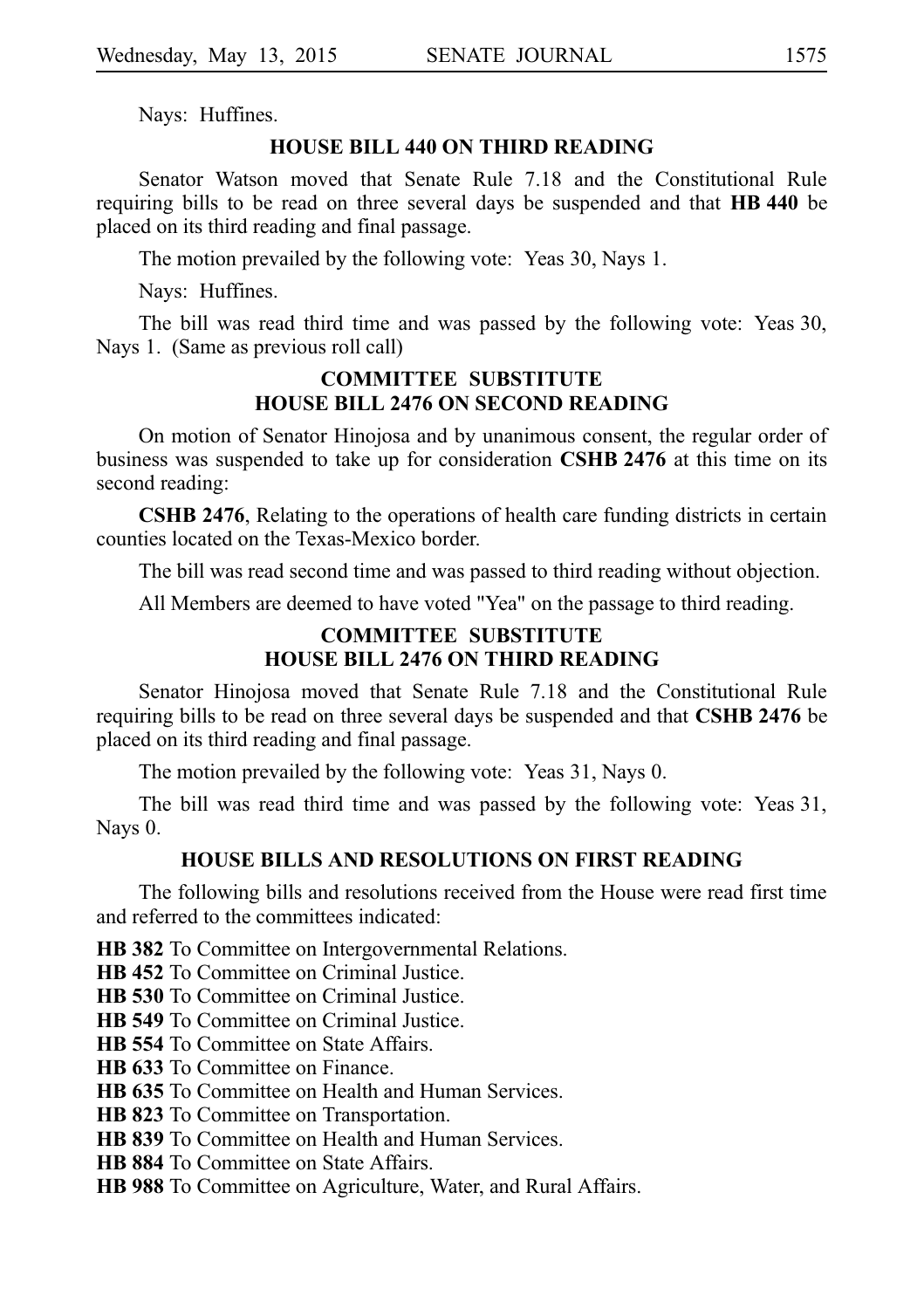- **HB 1072** To Committee on Business and Commerce.
- **HB 1119** To Committee on Transportation.
- **HB 1318** To Committee on Natural Resources and Economic Development.
- **HB 1360** To Committee on Transportation.
- **HB 1455** To Committee on State Affairs.
- **HB 1457** To Committee on Veteran Affairs and Military Installations.
- **HB 1629** To Committee on Business and Commerce.
- **HB 1633** To Committee on Natural Resources and Economic Development.
- **HB 1702** To Committee on Transportation.
- **HB 1715** To Committee on Natural Resources and Economic Development.
- **HB 1799** To Committee on State Affairs.
- **HB 1807** To Committee on Higher Education.
- **HB 1923** To Committee on State Affairs.
- **HB 1949** To Committee on Intergovernmental Relations.
- **HB 2162** To Committee on Intergovernmental Relations.
- **HB 2186** To Committee on Education.
- **HB 2257** To Committee on Intergovernmental Relations.
- **HB 2313** To Committee on Finance.
- **HB 2349** To Committee on Education.
- **HB 2499** To Committee on Criminal Justice.
- **HB 2511** To Committee on Business and Commerce.
- **HB 2549** To Committee on Transportation.
- **HB 2610** To Committee on Education.
- **HB 2660** To Committee on Education.
- **HB 2665** To Committee on State Affairs.
- **HB 2691** To Committee on Finance.
- **HB 2712** To Committee on Finance.
- **HB 2763** To Committee on Natural Resources and Economic Development.
- **HB 2794** To Committee on State Affairs.
- **HB 2811** To Committee on Education.
- **HB 2819** To Committee on Administration.
- **HB 2894** To Committee on Administration.
- **HB 2921** To Committee on Higher Education.
- **HB 2965** To Committee on Veteran Affairs and Military Installations.
- **HB 2974** To Committee on State Affairs.
- **HB 3024** To Committee on Business and Commerce.
- **HB 3057** To Committee on Agriculture, Water, and Rural Affairs.
- **HB 3070** To Committee on State Affairs.
- **HB 3077** To Committee on Finance.
- **HB 3193** To Committee on Intergovernmental Relations.
- **HB 3356** To Committee on Agriculture, Water, and Rural Affairs.
- **HB 3387** To Committee on Criminal Justice.
- **HB 3519** To Committee on Health and Human Services.
- **HB 3535** To Committee on Intergovernmental Relations.
- **HB 3596** To Committee on Education.
- **HB 3601** To Committee on Business and Commerce.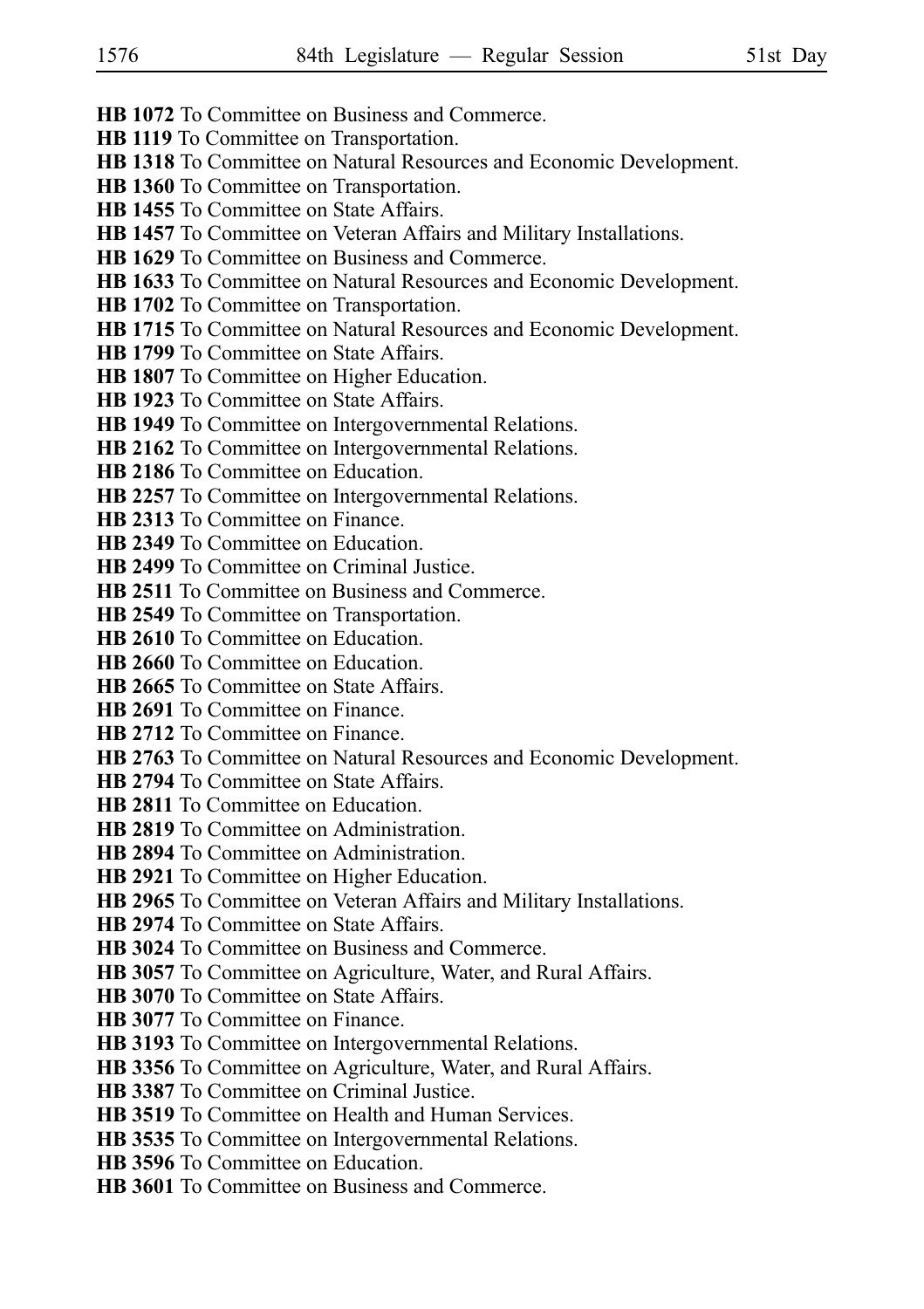**HB 3615** To Committee on Natural Resources and Economic Development.

**HB 3628** To Committee on Administration.

**HB 3651** To Committee on Health and Human Services.

**HB 3682** To Committee on State Affairs.

**HB 3683** To Committee on State Affairs.

**HB 3724** To Committee on Criminal Justice.

**HB 3836** To Committee on Higher Education.

**HB 3902** To Committee on State Affairs.

**HB 3982** To Committee on Business and Commerce.

**HB 4046** To Committee on Higher Education.

**HB 4059** To Committee on Intergovernmental Relations.

**HB 4069** To Committee on Business and Commerce.

**HB 4139** To Committee on Administration.

**HB 4141** To Committee on Administration.

**HB 4153** To Committee on Administration.

**HB 4154** To Committee on Intergovernmental Relations.

**HB 4156** To Committee on Intergovernmental Relations.

**HB 4159** To Committee on Intergovernmental Relations.

**HB 4160** To Committee on Intergovernmental Relations.

**HB 4183** To Committee on Intergovernmental Relations.

**HCR 35** To Committee on Administration.

**HCR 72** To Committee on Natural Resources and Economic Development.

### **SENATE BILL 578 WITH HOUSE AMENDMENT**

Senator Hinojosa called **SB 578** from the President's table for consideration of the House amendment to the bill.

The President laid the bill and the House amendment before the Senate.

#### **Amendment**

Amend **SB 578** by substituting in lieu thereof the following:

#### A BILL TO BE ENTITLED

#### AN ACT

relating to providing inmates of the Texas Department of Criminal Justice with information regarding reentry and reintegration resources.

BE IT ENACTED BY THE LEGISLATURE OF THE STATE OF TEXAS:

SECTION 1. Subchapter C, Chapter 501, Government Code, is amended by adding Section 501.0971 to read as follows:

Sec. 501.0971. PROVISION OF REENTRY AND REINTEGRATION INFORMATION TO INMATES. (a) The department shall identify organizations that provide reentry and reintegration resource guides and shall collaborate with those organizations to prepare a resource guide that is to be made available to all inmates. At a minimum, the department shall collaborate with:

 $(1)$  nonprofit entities that specialize in criminal justice issues;

 $\overline{(2)}$  faith-based organizations; and

 $(3)$  organizations that:

 $(A)$  offer pro bono legal services to inmates; or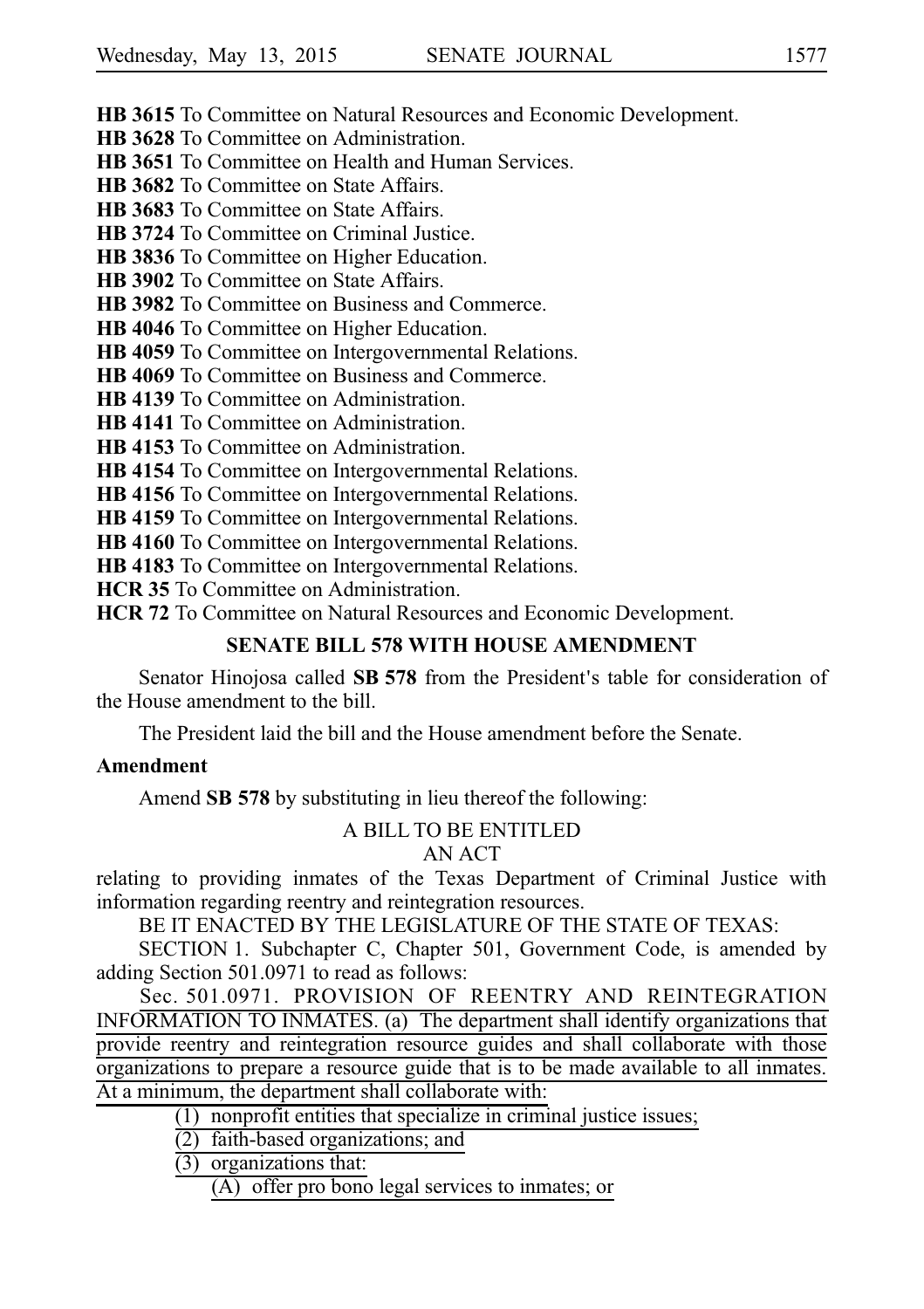(B) are composed of the families and friends of inmates.

(b) The department shall make the resource guide available in the Windham School District libraries and in each of the following areas of a correctional facility:

 $(1)$  peer educator classrooms;

 $(2)$  chapels;

(3) reintegration specialist offices; and

 $(4)$  any area or classroom that is used by the department for the purpose of providing information about reentry to inmates.

 $(c)$  The department shall make available a sufficient number of copies of the resource guide to ensure that each inmate is able to access the resource guide in a timely manner.

(d) The department shall identify organizations described by Subsection (a) that provide information described by Subsection (e) and shall collaborate with those organizations to compile county-specific information packets for inmates. The department shall, within the 180-day period preceding the date an inmate will discharge the inmate's sentence or is released on parole, mandatory supervision, or conditional pardon, provide the inmate with a county-specific information packet for the county that the inmate designates as the inmate's intended residence.

(e) At the minimum, a county-specific packet described by Subsection (d) must include, for the applicable county:

 $(1)$  contact information, including telephone numbers, e-mail addresses, physical locations, and mailing addresses, as applicable, of:

(A) workforce offices, housing options, places of worship, support groups, peer-to-peer counseling groups, and other relevant organizations or agencies as determined by the department and the collaborating organization;

(B) agencies and organizations that offer emergency assistance, such as food and clothing banks, temporary bus passes, low-cost medical assistance, and overnight and temporary housing; and

(C) agencies and organizations that offer mental health counseling; and  $(2)$  information necessary for the inmate to apply for governmental assistance or benefits, including Medicaid, social security benefits, or nutritional assistance programs under Chapter 33, Human Resources Code.

SECTION 2. This Act takes effect September 1, 2015.

The amendment was read.

Senator Hinojosa moved to concur in the House amendment to **SB 578**.

The motion prevailed by the following vote: Yeas 31, Nays 0.

### **SENATE BILL 112 WITH HOUSE AMENDMENT**

Senator V. Taylor called **SB 112** from the President's table for consideration of the House amendment to the bill.

The President laid the bill and the House amendment before the Senate.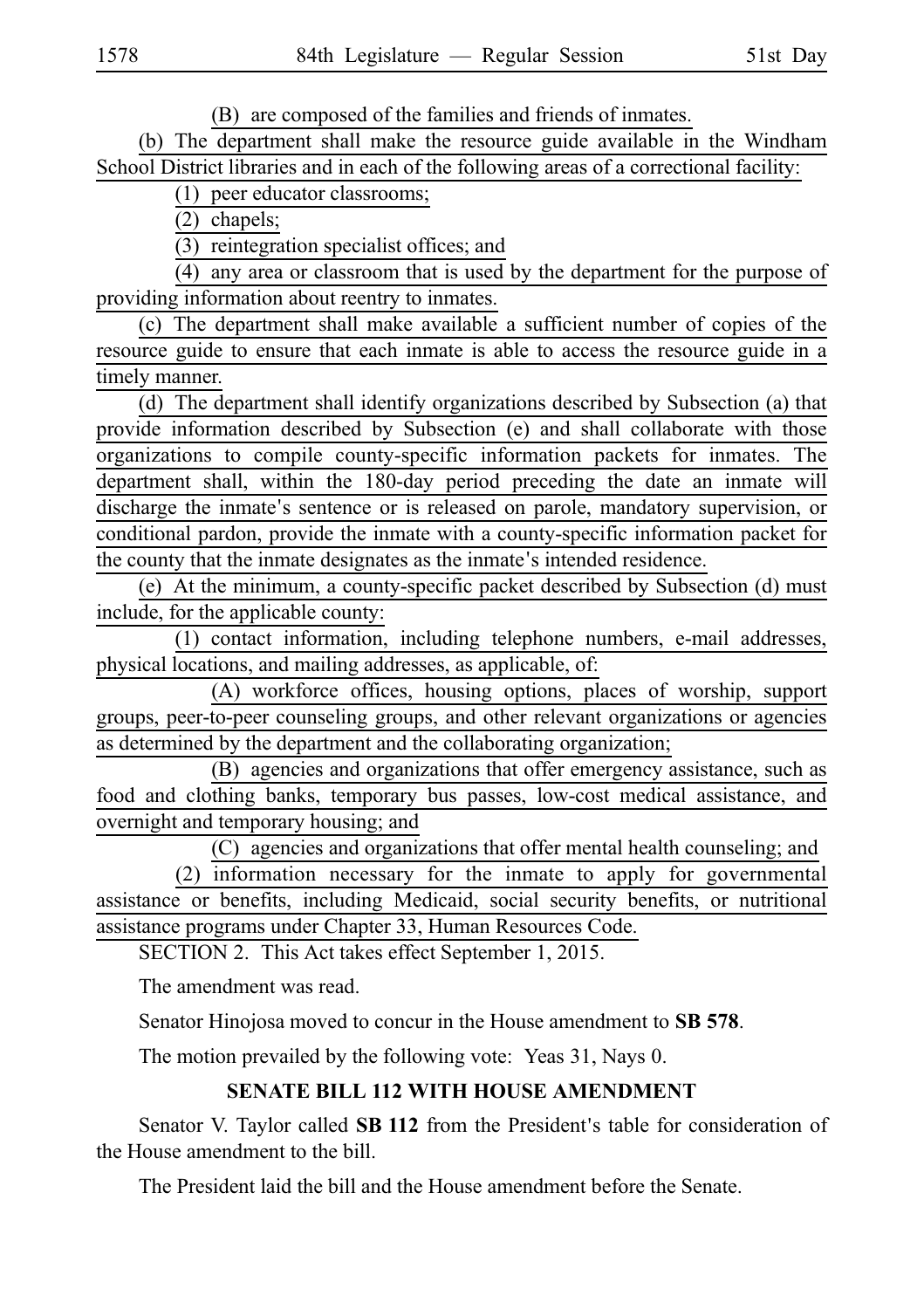#### **Amendment**

Amend **SB 112** by substituting in lieu thereof the following:

#### A BILL TO BE ENTITLED

#### AN ACT

relating to the authority of a magistrate to prohibit certain communications in an order for emergency protection; amending provisions subject to a criminal penalty.

BE IT ENACTED BY THE LEGISLATURE OF THE STATE OF TEXAS:

SECTION 1. Article  $17.292(c)$ , Code of Criminal Procedure, is amended to read as follows:

(c) The magistrate in the order for emergency protection may prohibit the arrested party from:

 $(1)$  committing:

(A) family violence or an assault on the person protected under the order; or

(B) an act in furtherance of an offense under Section 42.072, Penal

Code;

 $(2)$  communicating:

(A) directly with a member of the family or household or with the person protected under the order in a threatening or harassing manner;  $[**or**]$ 

(B) a threat through any person to a member of the family or household or to the person protected under the order; or

(C) if the magistrate finds good cause, in any manner with a person protected under the order or a member of the family or household of a person protected under the order, except through the party's attorney or a person appointed by the court;

 $\overline{(3)}$  going to or near:

 $(A)$  the residence, place of employment, or business of a member of the family or household or of the person protected under the order; or

(B) the residence, child care facility, or school where a child protected under the order resides or attends; or

 $(4)$  possessing a firearm, unless the person is a peace officer, as defined by Section 1.07, Penal Code, actively engaged in employment as a sworn, full-time paid employee of a state agency or political subdivision.

SECTION 2. This Act takes effect immediately if it receives a vote of two-thirds of all the members elected to each house, as provided by Section 39, Article III, Texas Constitution. If this Act does not receive the vote necessary for immediate effect, this Act takes effect September 1, 2015.

The amendment was read.

Senator V. Taylor moved to concur in the House amendment to SB 112.

The motion prevailed by the following vote: Yeas 31, Nays 0.

## **SENATE BILL 709 WITH HOUSE AMENDMENTS**

Senator Fraser called **SB 709** from the President's table for consideration of the House amendments to the bill.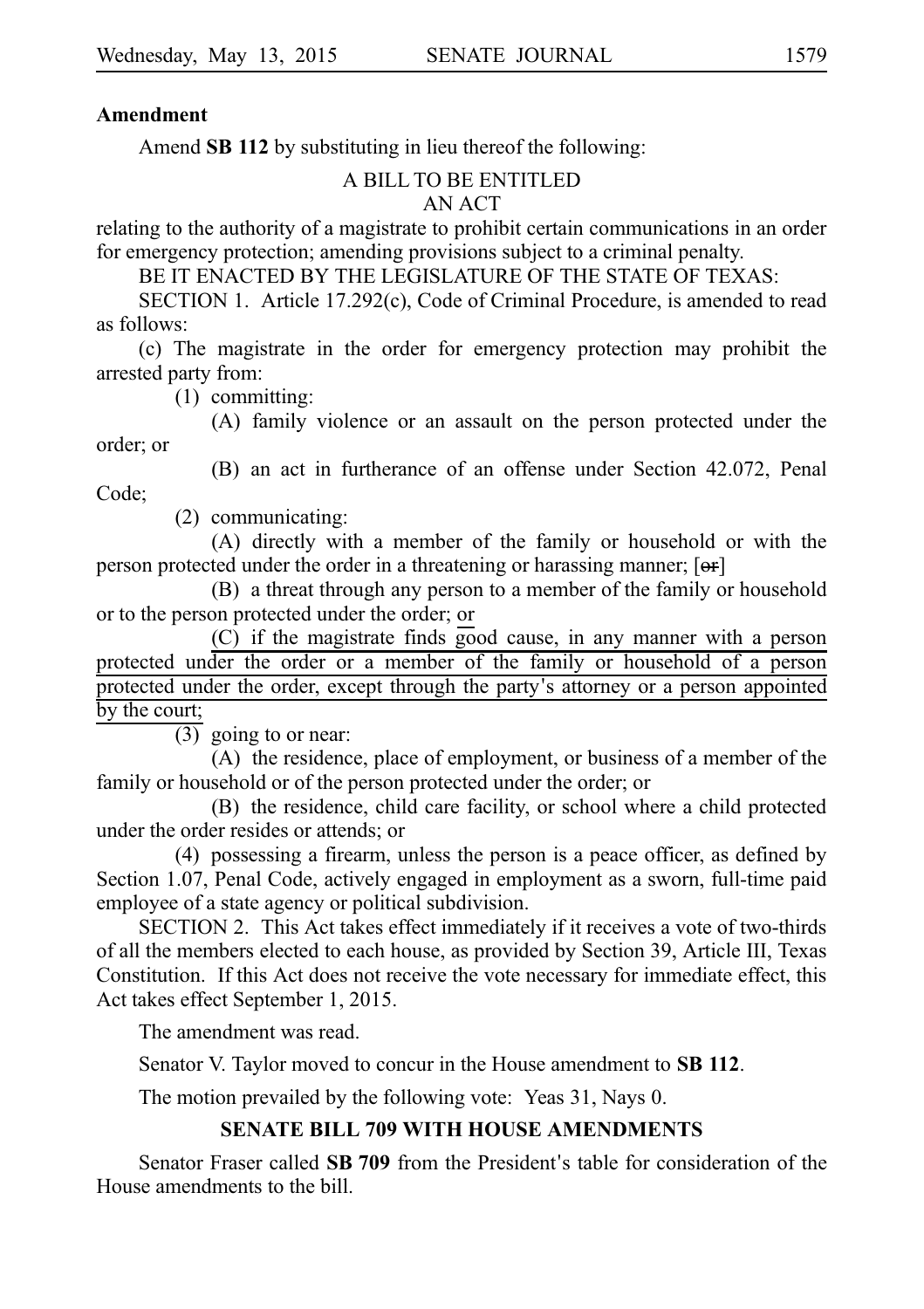The President laid the bill and the House amendments before the Senate.

#### **Floor Amendment No. 1**

Amend **SB 709** (house committee printing) on page 3, by striking lines 1-6 and substituting the following:

 $(2)$  demonstrates that one or more provisions in the draft permit violate a specifically applicable state or federal requirement.

#### **Floor Amendment No. 2**

Amend SB 709 (house committee report) as follows:

(1) On page 1, line 6, between "(e-4)," and "(i-1)", insert "(e-5),".

(2) On page 2, between lines 9 and 10, insert the following:

 $(e-5)$  This subsection applies only to a matter referred under Section 5.557, Water Code. The administrative law judge may not hold a preliminary hearing until after the executive director has issued a response to public comments under Section 5.555, Water Code.

#### **Floor Amendment No. 6**

Amend **SB 709** (house committee report) as follows:

(1) On page 3, line 12, strike "Subsection (a)" and substitute "Subsections (a) and  $(d)$ ".

(2) On page 4, between lines 24 and 25, insert the following:

(d) The commission shall adopt rules for the notice required by this section. The rules must provide for the notice required by this section to be posted on the internet by the commission.

#### **Floor Amendment No. 8**

Amend **SB 709** (house committee report) as follows:

(1) On page 5, line 4, strike " $[and]$ " and substitute "and".

(2) On page 5, line 6, strike "; and" and substitute ", unless the executive director has revised or reversed that position."

(3) On page 5, strike lines 7 and 8.

#### **Floor Amendment No. 9**

Amend SB 709 on page 5 by striking lines 9-15 and substituting the following:

SECTION 4. (a) The changes in law made by this Act apply only to:

 $(1)$  a permit application that is filed with the Texas Commission on Environmental Quality on or after the effective date of this Act; or

 $(2)$  a judicial proceeding initiated on or after the effective date of this Act that challenges an act or decision of the Texas Commission on Environmental Quality made during a permit proceeding.

(b) A permit application filed or a judicial proceeding initiated before the effective date of this Act is governed by the law in effect when the permit application was filed or the judicial proceeding was initiated, and the former law is continued in effect for that purpose.

(c) Not later than January 1, 2016, the Texas Commission on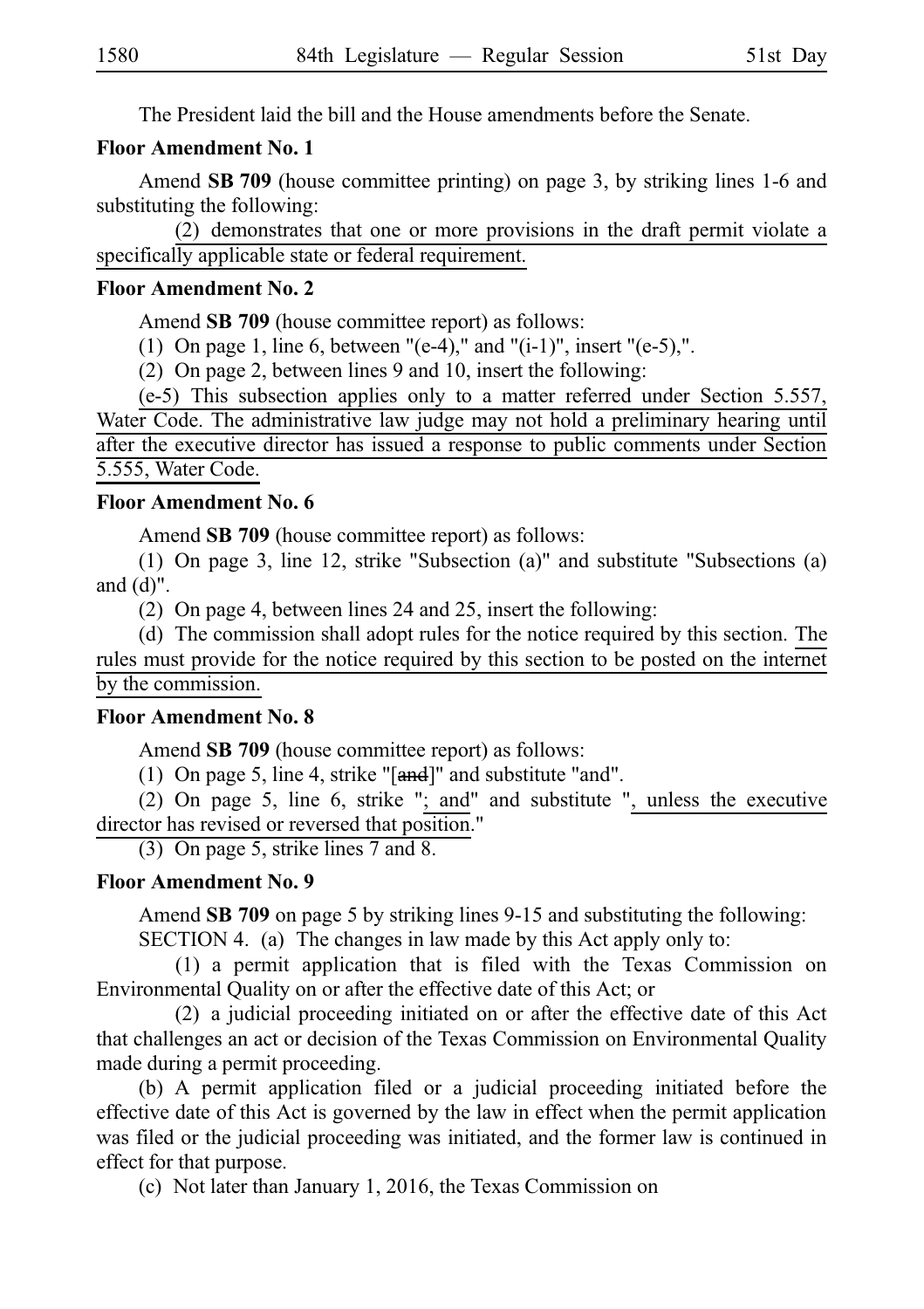#### **Floor Amendment No. 10**

Amend Amendment No. 9 by King of Parker to **SB 709** by inserting the following subsection to the SECTION amended by the amendment and relettering subsequent subsections of that SECTION accordingly:

(c) Notwithstanding Subsection (a), the changes in law made by this Act do not apply to:

 $(1)$  a permit application:

(A) filed after the effective date of this Act; and

(B) that is substantially similar to a permit application for which a draft permit has been issued and that was:

(i) filed before the effective date of this Act; and

(ii) withdrawn at the request of the permit applicant; or

 $(2)$  a judicial proceeding:

 $(A)$  initiated after the effective date of this Act; and

(B) that is substantially similar to a judicial proceeding initiated before the effective date of this Act that has been dismissed at the request of the permit applicant.

#### **Floor Amendment No. 2 on Third Reading**

Amend **SB 709** on third reading by adding the following appropriately numbered SECTION to the bill and renumbering subsequent SECTIONS of the bill accordingly:

SECTION Subchapter M, Chapter 5, Water Code, is amended by adding Section 5.5553 to read as follows:

Sec. 5.5553. NOTICE OF DRAFT PERMIT. (a) This section applies only to a permit application that is eligible to be referred for a contested case hearing under Section 5.556 or 5.557.

(b) Notwithstanding any other law, not later than the 30th day before the date the commission issues a draft permit in connection with a permit application, the executive director shall provide written notice to the state senator and state representative of the area in which the facility that is the subject of the permit is located.

The amendments were read.

Senator Fraser moved to concur in the House amendments to **SBi709**.

The motion prevailed by the following vote: Yeas 22, Nays 9.

Yeas: Bettencourt, Birdwell, Burton, Campbell, Creighton, Estes, Fraser, Hall, Hancock, Hinojosa, Huffines, Huffman, Kolkhorst, Lucio, Nelson, Nichols, Perry, Schwertner, Seliger, L. Taylor, V. Taylor, Uresti.

Nays: Ellis, Eltife, Garcia, Menéndez, Rodríguez, Watson, West, Whitmire, Zaffirini.

#### **SENATE BILL 641 WITH HOUSE AMENDMENT**

Senator Schwertner called **SB 641** from the President's table for consideration of the House amendment to the bill.

The President laid the bill and the House amendment before the Senate.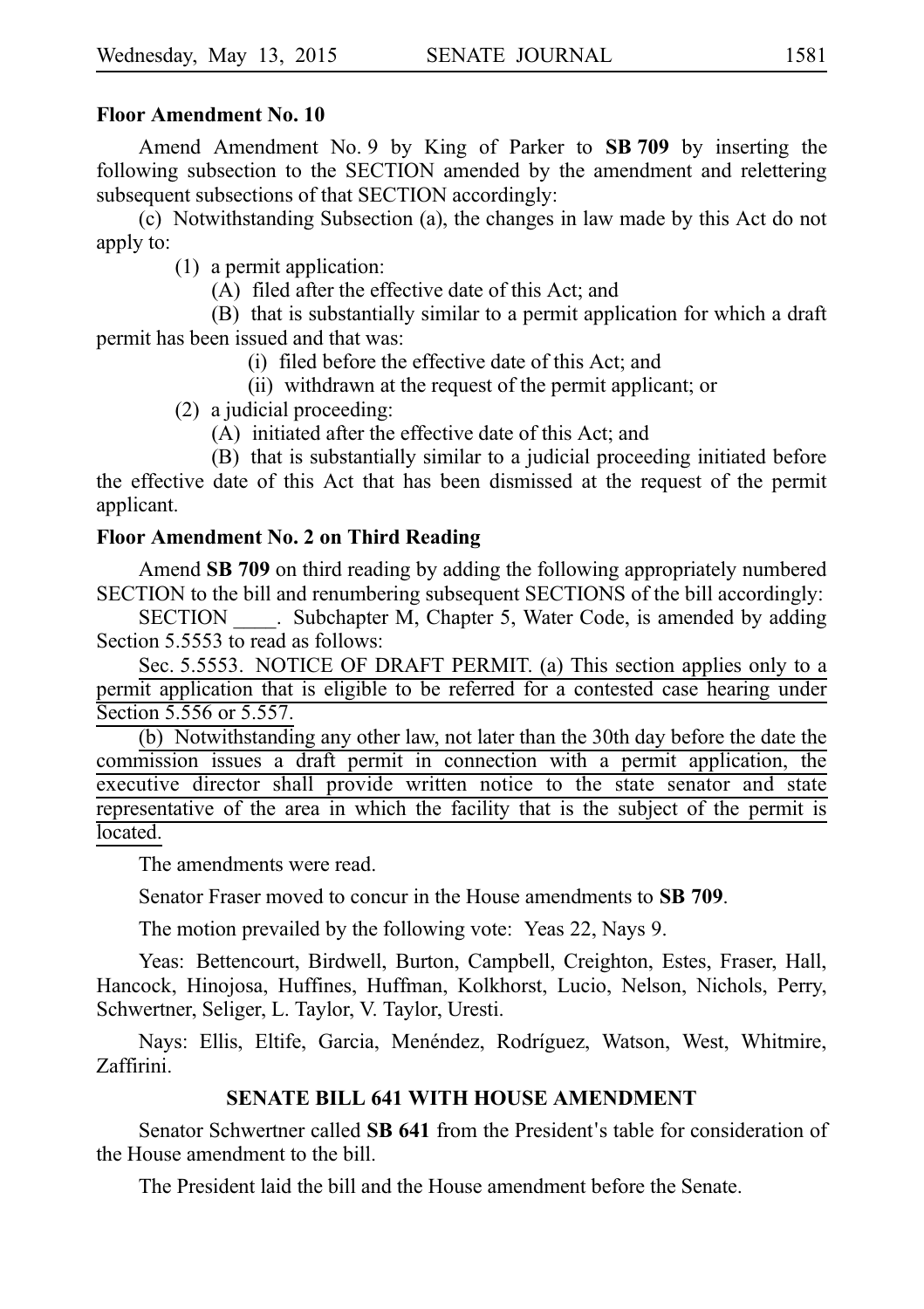#### **Floor Amendment No. 1**

Amend **SB 641** (house committee printing) as follows:

(1) On page 2, line 16, strike " $$1,000$ " and substitute " $$500$ ".

(2) Strike page 2, line 23, through page 3, line 4, and substitute the following:

(b) Before bringing the action, the attorney general or prosecuting attorney shall give the person notice of the person's noncompliance and liability for a civil penalty. The notice must:

 $(1)$  contain guidance to assist the person in complying with this chapter;

 $(2)$  advise the person of the prohibition under Section 604A.002; and

 $(3)$  state that the person may be liable for a civil penalty for a subsequent violation of Section 604A.002.

 $(b-1)$  If the person complies with Section 604A.002 not later than the 30th day after the date of the notice under Subsection (b), the violation is cured and the person is not liable for the civil penalty. A person who has previously received notice of noncompliance under Subsection (b) is not entitled to notice of or the opportunity to cure a subsequent violation of Section 604A.002.

The amendment was read.

Senator Schwertner moved to concur in the House amendment to **SB 641**.

The motion prevailed by the following vote: Yeas 29, Nays 2.

Yeas: Bettencourt, Birdwell, Campbell, Creighton, Ellis, Eltife, Estes, Fraser, Garcia, Hancock, Hinojosa, Huffines, Huffman, Kolkhorst, Lucio, Menéndez, Nelson, Nichols, Perry, Rodríguez, Schwertner, Seliger, L. Taylor, V. Taylor, Uresti, Watson, West, Whitmire, Zaffirini.

Nays: Burton, Hall.

#### **SENATE RULES SUSPENDED (Posting Rules)**

On motion of Senator Campbell and by unanimous consent, Senate Rule 11.10(a) and Senate Rule 11.18(a) were suspended in order that the Committee on Veteran Affairs and Military Installations might meet and consider **SCR 46** today.

#### **SENATE RULES SUSPENDED (Posting Rules)**

On motion of Senator L. Taylor and by unanimous consent, Senate Rule 11.10(a) and Senate Rule 11.18(a) were suspended in order that the Committee on Education might meet and consider the following bills tomorrow: **HB 1878**, **HB 2025**.

#### **SENATE RULES SUSPENDED (Posting Rules)**

Senator Hancock moved to suspend Senate Rule 11.10(a) and Senate Rule 11.18(a) in order that the Committee on Administration might meet and consider the following bills at his desk in the Senate Chamber today:

#### **HBi2819**, **HBi2894**, **HBi3628**, **HBi4139**, **HBi4141**, **HBi4153**.

The motion prevailed by a viva voce vote.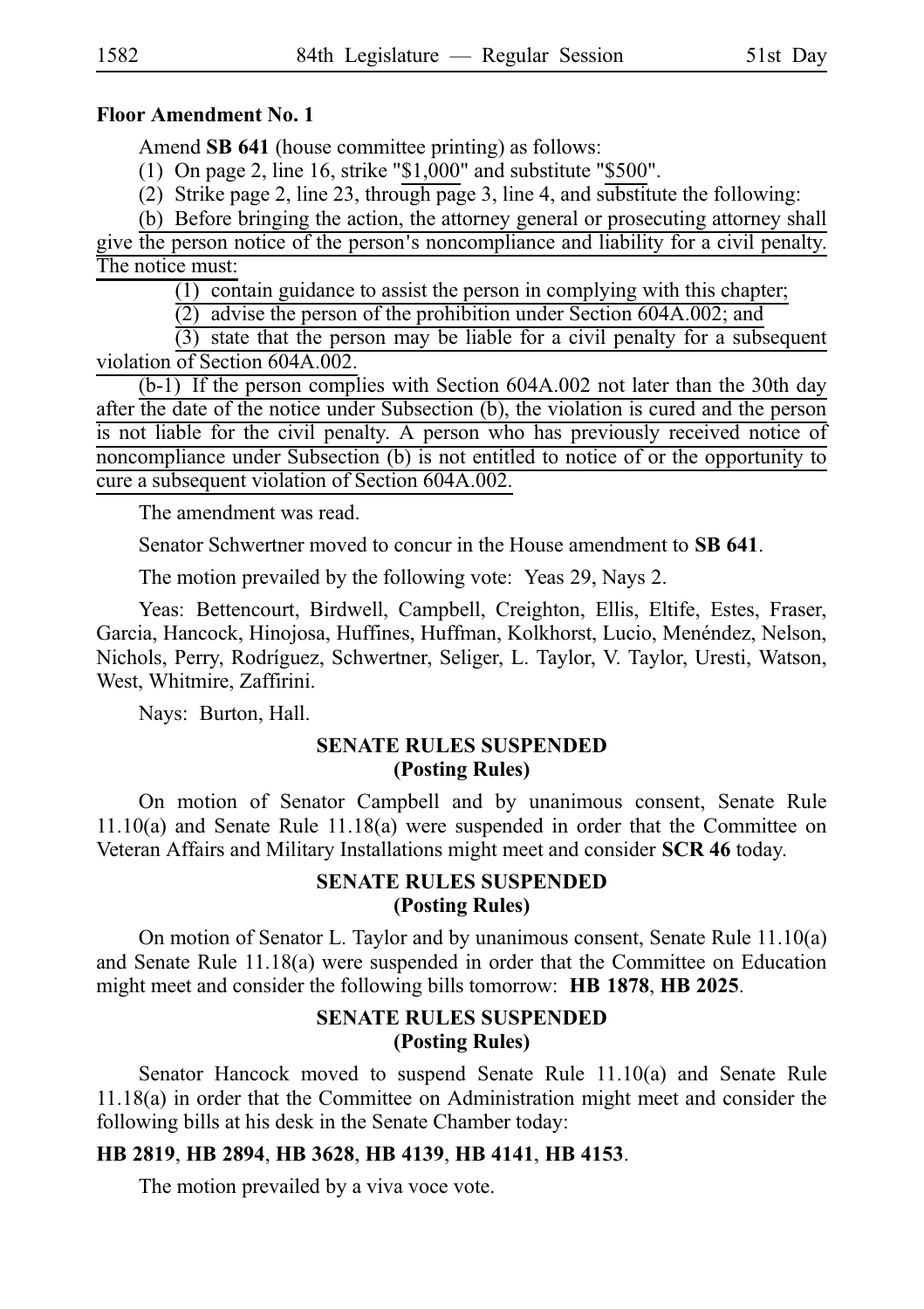All Members are deemed to have voted "Yea" on the motion to suspend the posting rules except as follows:

Nays: Watson.

# **SENATE RULES SUSPENDED (Posting Rules)**

On motion of Senator Lucio and by unanimous consent, Senate Rule 11.10(a) and Senate Rule 11.18(a) were suspended in order that the Committee on Intergovernmental Relations might meet and consider the following bills today:

#### **SBi2070**, **SBi2071**, **SBi2073**, **SBi2074**, **HBi648**, **HBi973**, **HBi1062**, **HBi1436**, **HBi1643**, **HBi1790**, **HBi3220**, **HBi3333**.

#### **CO-AUTHOR OF SENATE BILL 674**

On motion of Senator Campbell, Senator Garcia will be shown as Co-author of **SBi674**.

#### **CO-AUTHOR OF SENATE BILL 1408**

On motion of Senator Lucio, Senator Zaffirini will be shown as Co-author of **SBi1408**.

#### **CO-AUTHOR OF SENATE BILL 1580**

On motion of Senator Garcia, Senator Menéndez will be shown as Co-author of **SBi1580**.

#### **CO-SPONSOR OF HOUSE BILL 194**

On motion of Senator Hinojosa, Senator Campbell will be shown as Co-sponsor of **HBi194**.

# **CO-SPONSOR OF HOUSE BILL 440**

On motion of Senator Watson, Senator Zaffirini will be shown as Co-sponsor of **HB** 440.

#### **CO-SPONSOR OF HOUSE BILL 1992**

On motion of Senator Seliger, Senator Bettencourt will be shown as Co-sponsor of **HBi1992**.

#### **CO-SPONSOR OF HOUSE BILL 2079**

On motion of Senator Huffman, Senator Uresti will be shown as Co-sponsor of **HBi2079**.

#### **CO-SPONSOR OF HOUSE BILL 2476**

On motion of Senator Hinojosa, Senator Zaffirini will be shown as Co-sponsor of **HBi2476**.

# **CO-SPONSOR OF HOUSE BILL 2521**

On motion of Senator Schwertner, Senator Zaffirini will be shown as Co-sponsor of **HBi2521**.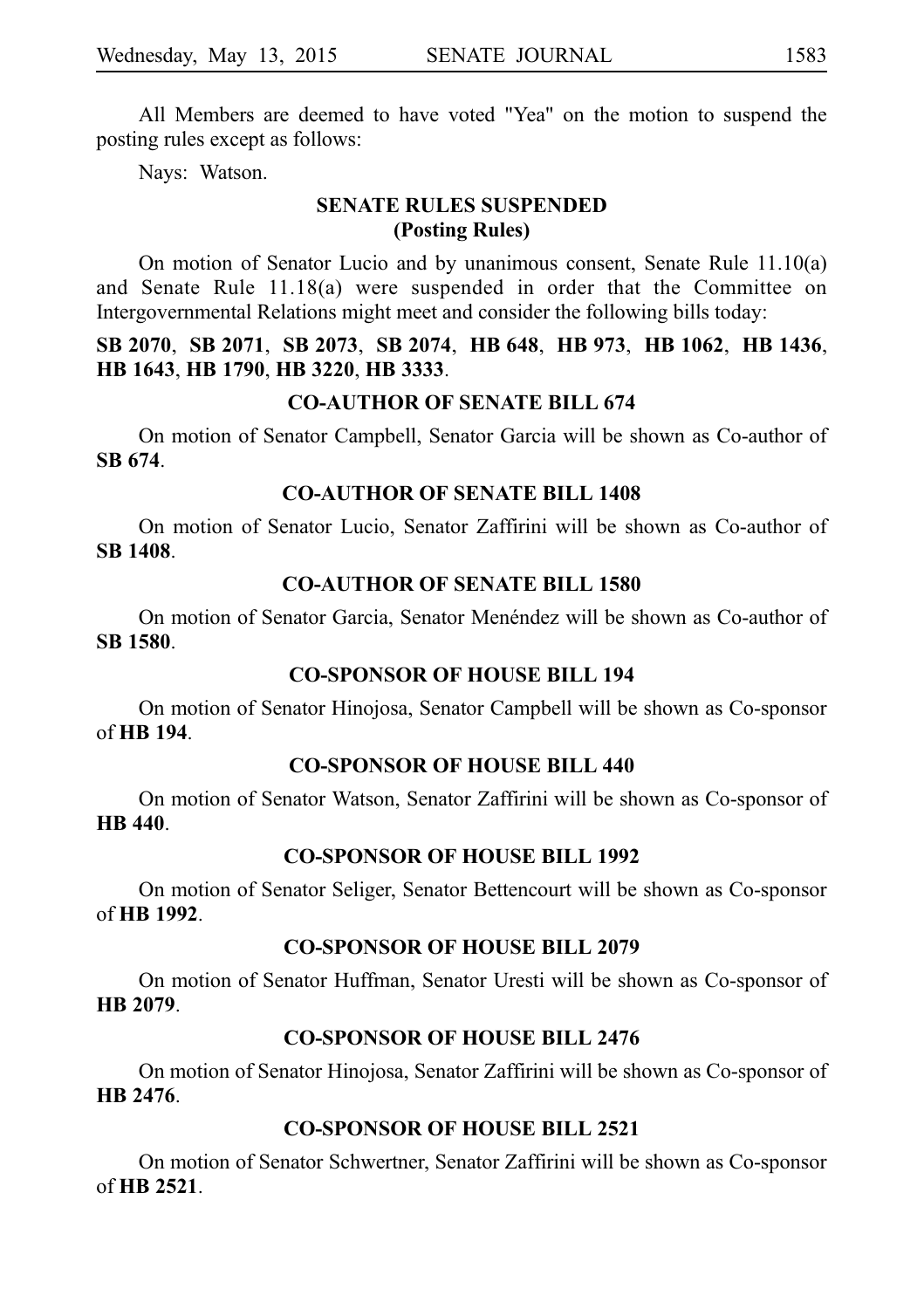### **CO-SPONSOR OF HOUSE BILL 2717**

On motion of Senator West, Senator Eltife will be shown as Co-sponsor of **HB** 2717.

#### **CO-SPONSORS OF HOUSE BILL 2813**

On motion of Senator Eltife, Senators Uresti and Zaffirini will be shown as Co-sponsors of **HB** 2813.

# **CO-SPONSOR OF HOUSE BILL 3291**

On motion of Senator Zaffirini, Senator Uresti will be shown as Co-sponsor of **HBi3291**.

### **RESOLUTIONS OF RECOGNITION**

The following resolutions were adopted by the Senate:

### **Memorial Resolutions**

**SR 802** by Creighton, In memory of Anthony R. Maddox.

**SR 803** by Uresti, In memory of Guadalupe Sauceda Sanchez.

**SR 806** by Hinojosa, In memory of Robert Burns McLeaish Jr.

**SR 809** by Perry, In memory of Parker Riley Weber.

### **Congratulatory Resolutions**

**SR 800** by Fraser, Recognizing the 75th anniversary of the establishment of Camp Bowie in Brownwood.

**SR 801** by Creighton, Commending Lauren Patricia Wandell for earning a Girl Scout Gold Award.

**SR 804** by Garcia, Recognizing the students of Chavez High School for winning the 2014-2015 Vocabulary Bowl.

**SR 805** by Hinojosa, Recognizing Wesley Pickett Dorough for his service to the nation.

**SR 807** by Hinojosa, Recognizing Martin Lopez for his service to our nation's veterans.

**SR 808** by West, Recognizing Gianna Elvera Ramirez on the occasion of her prekindergarten graduation.

#### **RECESS**

On motion of Senator Whitmire, the Senate at 4:07 p.m. recessed, in memory of Terry Burkett, until 11:00 a.m. tomorrow.

# **APPENDIX**